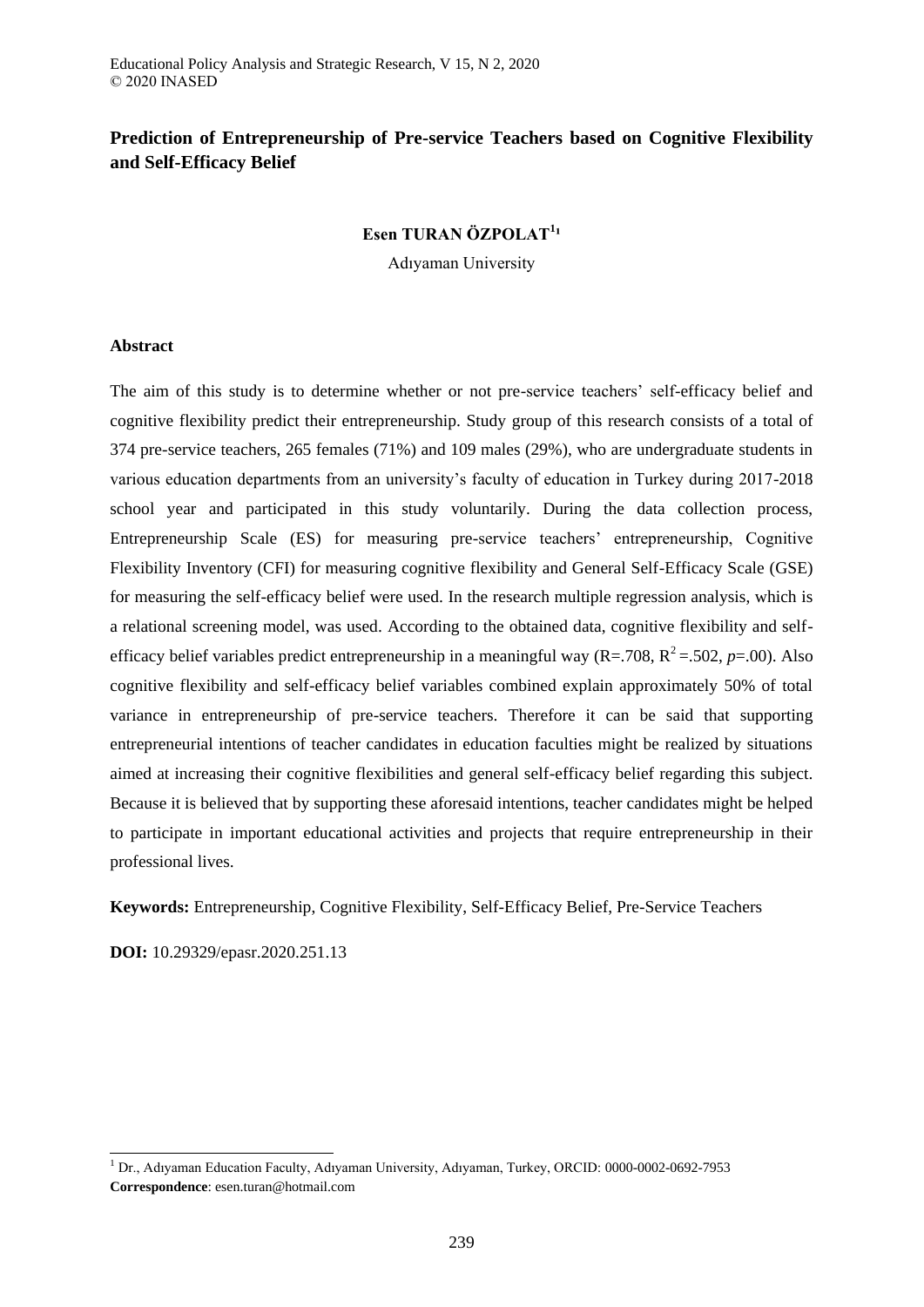### **Introduction**

Nowadays entrepreneurship is accepted as a professional characteristic. Such that, entrepreneurship is considered as "an important strength, which enables a nation to grow and improve socially and economically (Aytac  $\&$  Ilhan, 2007)". Within this context while developing their curriculums, countries aim for plans to win individuals, who are open-minded, able to take risks, equipped with readiness to produce, highly motivated and able to think creatively and flexibly. For example, in Finland teachers are able to use materials and tools aimed at primary and high school education, in order to carry out entrepreneurship education and entrepreneurship is also brought into the forefront in teacher education (Opinkirjo, 2012). In addition to that Iran took action to establish entrepreneurship centers in colleges and universities (Zarafshani, Cano, Sharafi, Rajabi & Sulaimani, 2011). In Turkey entrepreneurship is added to the curriculums by Ministry of National Education (MoNE, 2018) and Council of Higher Education (CoHE). This action of CoHE is realized as a result of February 22nd, 2011 dated cooperation protocol (KOSGEB, 2011) signed between CoHE and SMIDO in order to provide "University- Business world" cooperation, to spread entrepreneurship culture in universities and to encourage young people to enterprise. As is seen entrepreneurship has become an important part of politics and curriculums in different countries (Faltin, 2001) and entrepreneurship education comes into prominence.

Entrepreneurship blankets goods or service production acts by bringing the factors of production, which are the labor, technology, capital and natural resources, together (Yılmaz & Sünbül, 2009). On that sense it can be claimed that entrepreneurship is a process. As a general definition entrepreneurship is to detect an opportunity and to create an organization in order to seize the opportunity, to examine the alternative production processes, optimize them and to create value by finding new product, service, resource, technology and markets using creative abilities (Yılmaz & Sünbül, 2009). From this aspect an entrepreneur can be described as a person, who has tendencies to create a new product or service, and to that end takes affective and/or psychomotor action and is able to seize the opportunities.

Some attributed characteristics to entrepreneurs are; sense of responsibility, strong interpersonal relationships, competence in communication, motivation, need for power, selfmanagement, ambition, being diligent, positive reaction to failure, will to accept challenge (Carland, Hoy, Boulton & Carland, 1984), toleration towards uncertainty, confidence, need for independence and autonomy (Carland, Hoy, Boulton & Carland, 1984; Ward, 2005; Özer & Topaloğlu, 2007; İGİAD, 2008; Maltepe Üniversitesi Girişimcilik & İş Geliştirme Merkezi-MÜGİM, 2018), patience and hard work (Özer & Topaloğlu, 2007; İGİAD, 2008), high need for success (Carland, Hoy, Boulton & Carland, 1984; Koh, 1996; Özer & Topaloğlu, 2007), internal focus of control, tendency to take risks, need for control, type A behavior (Koh, 1996; Özer & Topaloğlu, 2007), being proactive (Ward,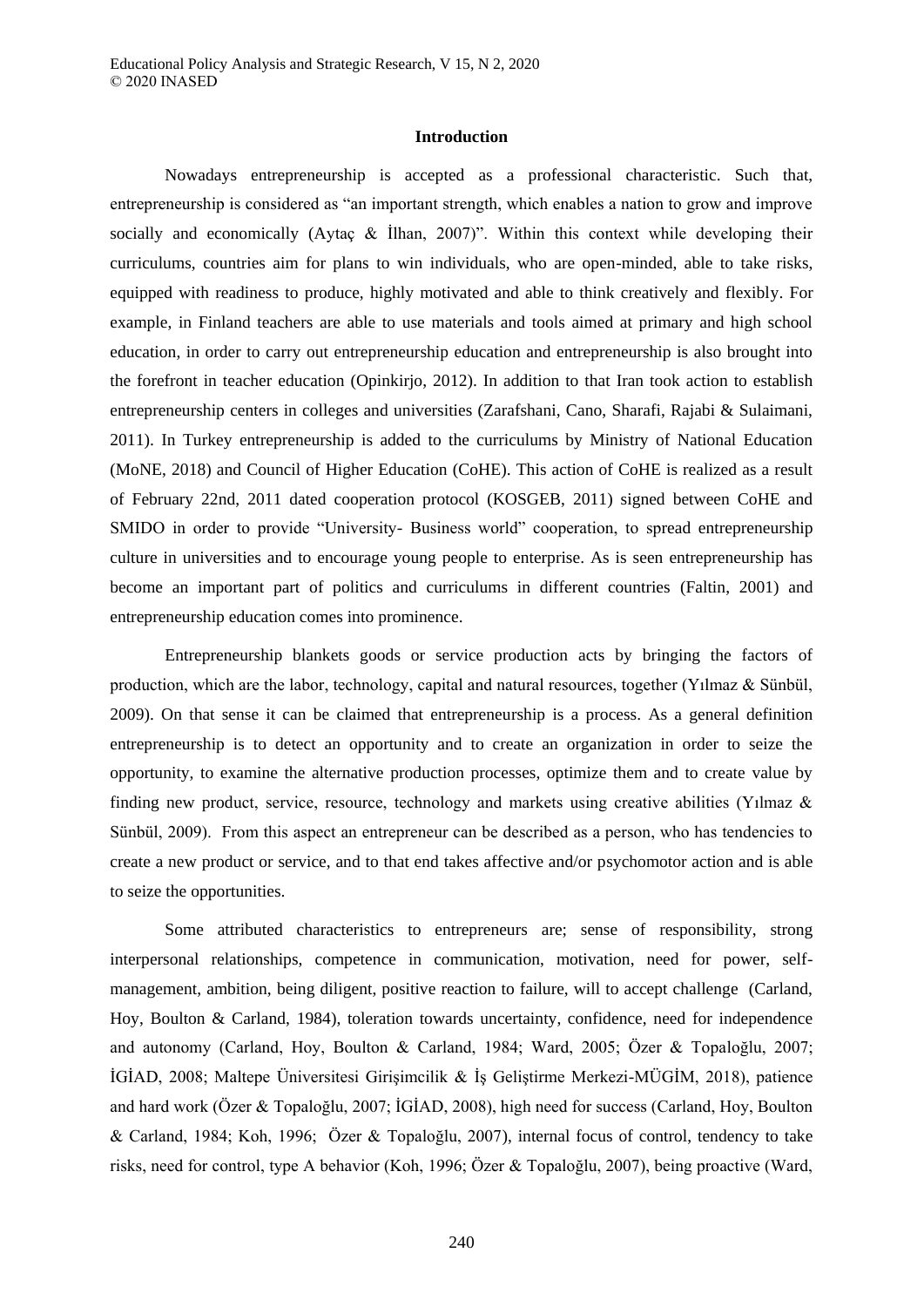2005; Özer & Topaloğlu, 2007). Entrepreneurs are also defined by characteristics such as being a good observer, intuitive, imaginative, flexible, having the ability to think independently and versatile, having the connections for reaching the resources, having ability to convince, (İGİAD, 2008), being creative (İGİAD, 2008; MÜGİM, 2018). Entrepreneurship is basically characterized with innovative behavior and uses strategic management methods. Essentially three basic factors for entrepreneurship are talent, courage and knowledge (MÜGİM, 2018). Entrepreneurs differentiate from other people by these specific characteristics. These differences enable them to realize and follow the opportunities (Baron, 1998).

In the related literature entrepreneurship is also explained based on the concept of intention. In this regard entrepreneurial intention is based on the Theory of Planned Behavior (TPB) (Fishbein & Ajzen, 1975; as cited in Çetinkaya Bozkurt, 2014; Krueger, Reilly & Carsrud, 2000; Liñán, 2004; Şeşen & Basım, 2012). According to this theory individuals' social behaviors are controlled by some factors, caused by specific reasons and occur in a planned way. This theory claims that in order for any behavior to occur, first the intention or the aim of this behavior should form. The stronger the intention for this behavior, the higher the probability of this behavior to occur (Frey, Stahlberg & Gollwitzer, 1993, as cited in Mercan, 2015). But approaching this situation from the practice framework, in addition to form a strong intention to embark on an enterprise, the environment should also be suitable for this entrepreneurial intention. Thus it is important that organizations create necessary environments to support entrepreneurship of their personnel. So it is also important to support the entrepreneurial intentions of pre-service teachers, who are the potential entrepreneurs in schools. This duty should initially be the responsibility of Education Faculties, where teachers are educated. This situation emphasizes that entrepreneurships should especially be addressed in these faculties and the necessary research should be done, since Education Faculties are responsible for the national teacher education (Çelik, 2014).

### **Entrepreneurship Education for Pre-service Teachers**

Lately MoNE have especially been emphasizing about teachers and pre-service teachers having the entrepreneurial characteristics given the general sufficiency of this profession and making decisions to support this process (Pan & Akay, 2015). Regarding this subject MoNE (2013) states that teachers are one of the most important elements within a society and they need entrepreneurial characteristics in every sufficiency field (knowing the student, professional development, teaching and learning process, observing and evaluating development, school-family and society relationships, curriculum and content knowledge) within the scope of general sufficiency of teaching profession. In their studies Deveci and Çepni (2014), mentioned entrepreneurship oriented methods that can be used in teacher education programs. Jones and Iredale (2010) listed the main points of entrepreneurship education as; how to plan and start up a new enterprise, how to grow and manage a business and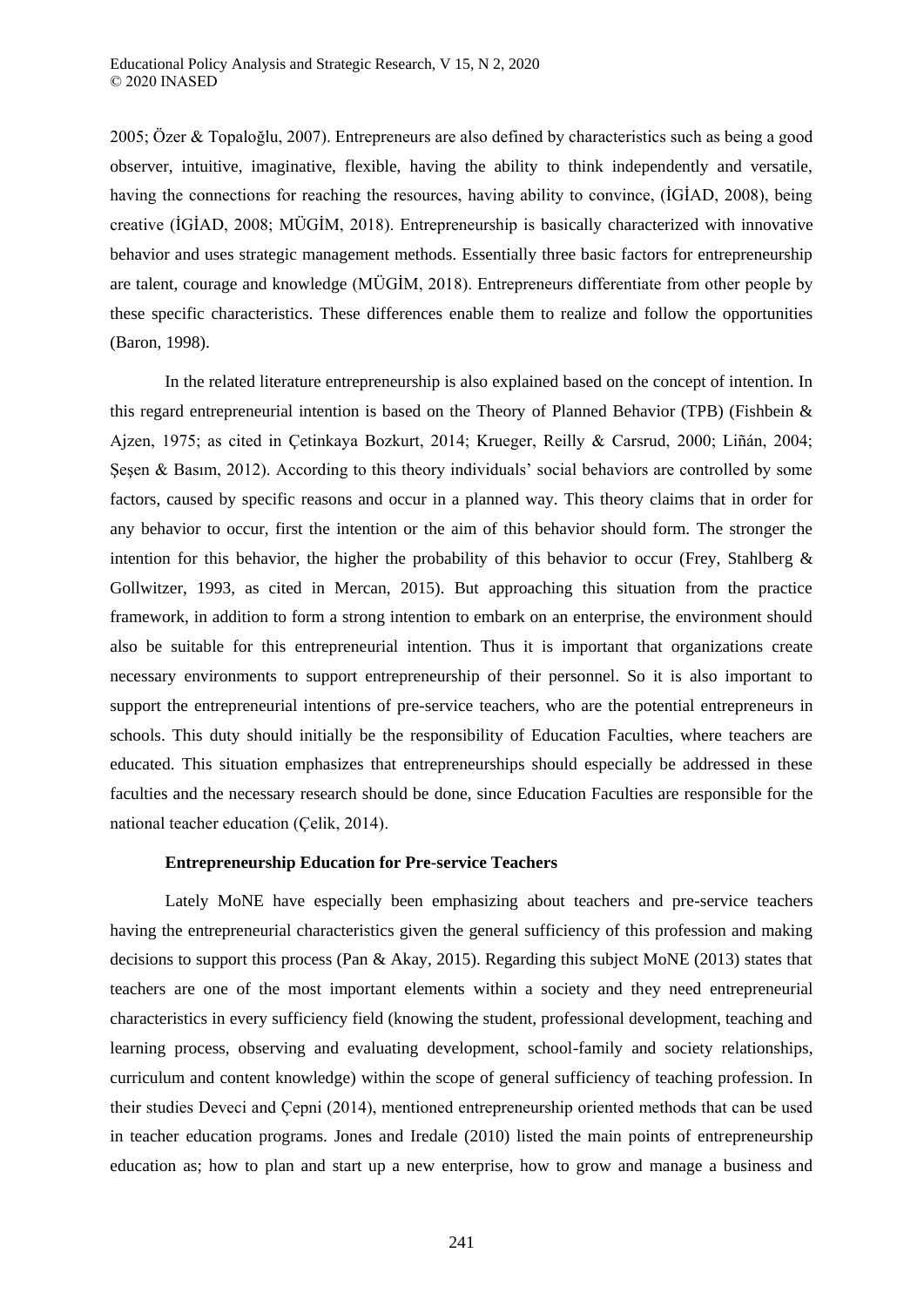necessary skills and behaviors for managing a business. Smith, Collins and Hannon (2006) also conducted an action research to understand the thoughts and the difficulties regarding the ways to incorporate entrepreneurship education into British higher education institutions. Results of this study showed that it would be hard to incorporate such a program into higher education institutions due to limited resources and problems regarding finding the right entrepreneurs to participate in the program and placing it into the curriculum. Although Zahra, Kiani and Narges'e (2012) stated that the key to a successful entrepreneurship education is to manage the educability skills and find the most effective way to determine the best match between the student needs and teaching methods; there is no universal pedagogic receipt for teaching entrepreneurship. In addition to these researchers have listed the possible teaching methods for entrepreneurship education as group project, case study, individual project, developing a new enterprise project and problem solving.

There are various studies conducted with teachers and pre-service teachers. For example in one study teachers learning entrepreneurship education and reflecting themselves regarding this subject was examined (Seikkula-Leino, Ruskovaara, Ikavalko, Mattila & Rytkola, 2010). Data was collected by 29 primary school, high school and vocational education teachers writing reflecting content. The focus of the study was how and what the teachers reflect, while writing about entrepreneurship education. Findings based on teachers' reflections are in the direction of changes in application such as developing a curriculum reform in basic and in-service education of teachers and the necessity of a connection between goals and results in terms of entrepreneurship education. Another study examined entrepreneurship knowledge and skill levels of pre-service teachers and found out that entrepreneurship education is not sufficient in education faculties (Çelik, 2014). Çermik and Şahin (2015) found out that the level of social entrepreneurship characteristics of pre-service teachers meaningfully differs based on variables of being aware about social, global and environmental problems and being a member of an NGO; but does not differ meaningfully based on age variable. Another study examined teachers' entrepreneurship characteristics and found out that gender and work place variables do not affect the entrepreneurship characteristics (Uygun & Er, 2016). Pan and Akay (2015) reached the conclusion that pre-service teachers have high levels of entrepreneurship and only family income variable affects their entrepreneurship in a meaningful way. Yavuz Konokman and Yanpar Yelken (2014) examined the effects of pre-service teachers' attitudes towards learning on their entrepreneurship levels and found out that their attitudes towards learning are positive, their perception regarding entrepreneurship level is high but attitude towards learning is not a variable that affects entrepreneurship level. Another study conducted by Geri (2013) showed that there is a meaningful difference between tolerance towards uncertainty, risk taking and focus of control dimensions, which are sub-dimensions of entrepreneurship characteristics, in favor of the Department of Physical Training and Sports. Examining these studies, it can be seen that some variables like class level, family income affect entrepreneurship. It can also be seen that there is a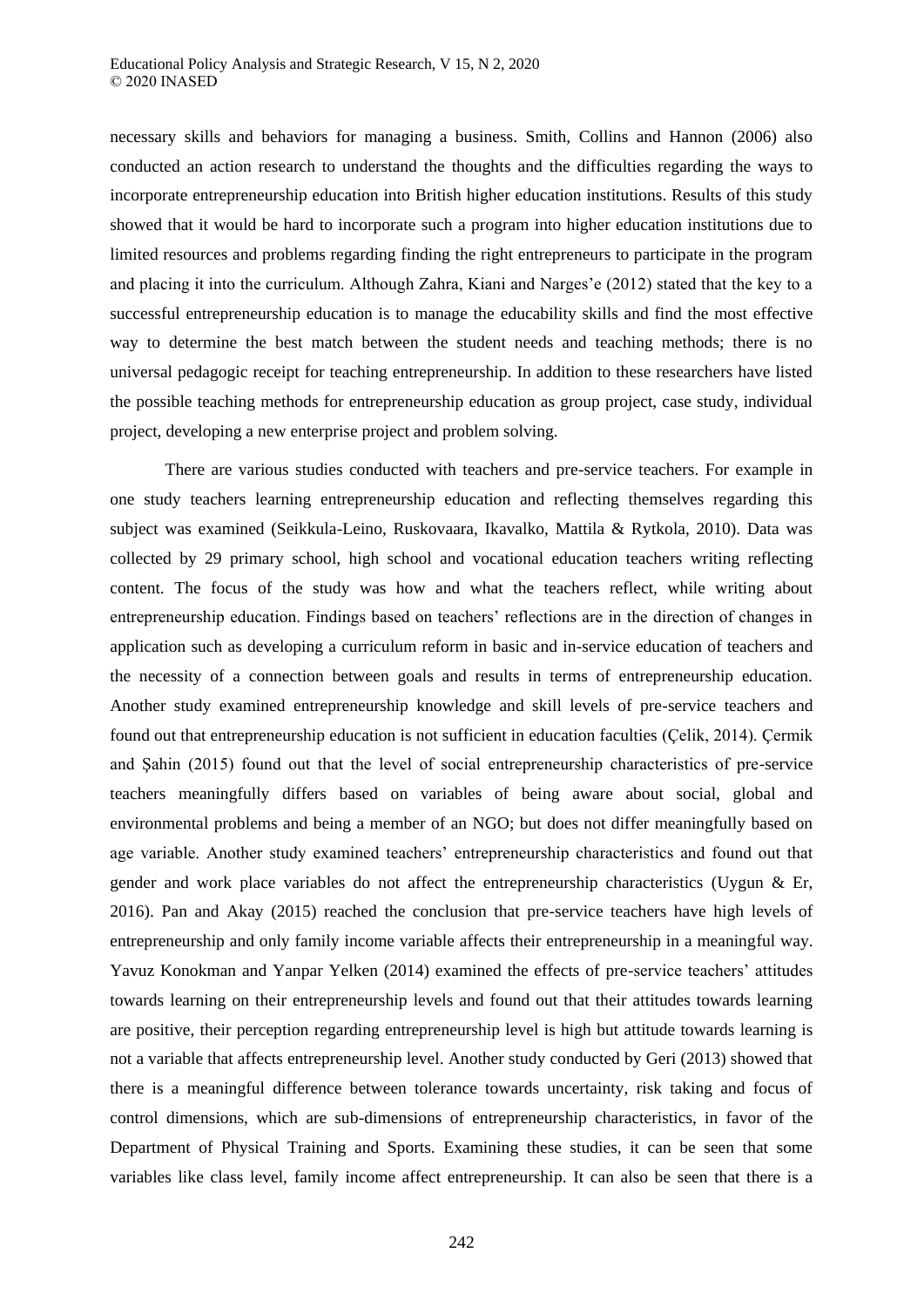meaningful difference between gender variable and entrepreneurship sub-dimension tolerance towards uncertainty, and a meaningful difference between entrepreneurship sub-dimensions tolerance towards uncertainty, risk taking and control focus in favor of the Department of Physical Training and Sports. It was also found out that attitude towards learning is not a variable that affects entrepreneurship level.

# **Characteristics that Affect Entrepreneurship**

In this study two characteristics that are assumed to predict entrepreneurship of pre-service teachers; competency (self-efficacy) belief and cognitive flexibility were discussed.

# *A.Competency (Self-Efficacy) Belief*

Competency concept, which is defined as an individuals' belief regarding the ability to perform a specific task, is a key element in Social Learning Theory (Marakas, Yi & Johnson, 1998) and plays a central role in Social Cognitive Theory (Bandura, Barbaranelli, Caprara & Pastorelli, 2001). Bandura (1986) defined competency belief as "individuals' belief regarding their confidence for organizing necessary behaviors to realize a performance and their capacity to realize these behaviors" (as cited in Çelikkaleli & Çapri, 2008) and "individuals' beliefs regarding their competency to attempt for special goals and successfully completing tasks" (as cited in Kim & Omizo, 2005). In terms of these features it can be claimed that competency belief is a precondition of entrepreneurship. One of the elements that generate entrepreneurial motivation is self-efficacy (Gürbüz, 2011). In other words self-efficacy, which is individuals' perception regarding their competency expectations, affects their determination for fighting with problems and also action taking process (Basım, Korkmazyürek & Tokat, 2008). According to Çetin (2011) one of the most important effects that are created by self-efficacy perception is that this concept has the power of explaining individuals' future work performance with an even higher probability than the past work performance. From this point of view self-efficacy perception can be viewed as an explanatory factor of individuals' supposed high performance during the entrepreneurship process.

Many studies in the related literature (Abbitt, 2011; Akkoyunlu & Kurbanoğlu, 2003; Elkatmış, Demirbaş & Ertuğrul, 2013; Elkatmış, 2014; Erdem & Demirel, 2007; Eryaman et all.; Hoy & Spero, 2005; Miller, Ramirez & Murdock, 2017; Skaalvik & Skaalvik, 2010; Tschannen-Moran, Hoy & Hoy, 1998; Wang, Ertmer & Newby, 2004; Yenice & Alpak Tunç, 2017) examined the teachers or pre-service teachers' self- efficacy belief regarding various subjects. But limited and mostly current studies that examine competency belief and entrepreneurship together were found. For example in their study Çolakoğlu and Çolakoğlu (2016), by addressing the concepts of self-efficacy perception, entrepreneurship potential and entrepreneurship education, examined the differences between university students who participate and who do not participate in entrepreneurship educations in terms of self-efficacy perception and entrepreneurship potential. Yener and Salur (2017) emphasized entrepreneurial self-efficacy as the determinant of entrepreneurship in their study. Çankır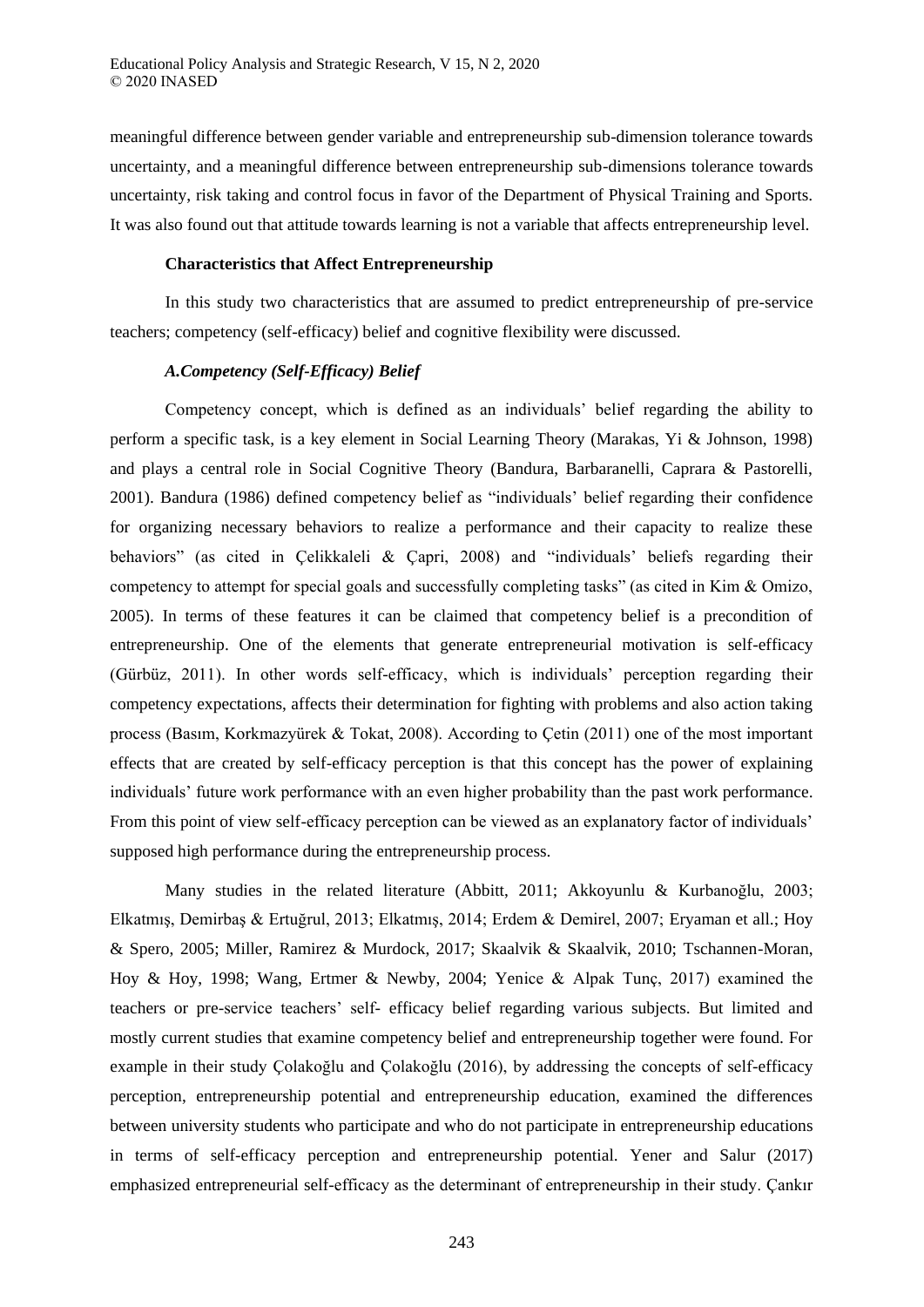(2016) studied pre-service teachers' self- efficacy, resistance towards change and relationship with entrepreneurship. In addition to that Akkan and Sünyür (2016) examined the effects of undergraduate students' self-efficacy perceptions and drive for success on their entrepreneurial tendencies. Özgül and Yücel (2018) examined the intermediary role of entrepreneurial self-efficacy in the relationship between innovativeness and entrepreneurial curiosity. Ergun Özler, Giderler and Baran (2017) aimed to determine the effect of self-efficacy and focus of control on individuals' entrepreneurial intentions. Another study (Akar & Üstüner, 2017) examined the relationship between pre-service teachers' emotional intelligence levels, self-efficacy perceptions and social entrepreneurial features. Pihie and Bagheri (2011) studied entrepreneurial self-efficacy of teachers and students. Findings show a meaningful difference between the entrepreneurial self-efficacy of teachers and students. More specifically, entrepreneurial self-efficacy of teachers was found meaningfully high in six dimensions, while students perceived their entrepreneurial self-efficacy on a medium level. Piperopoulus and Dimov (2014) conducted a study at a British university with students, who are registered in different entrepreneurship courses. In this study they found that higher self-efficacy is related with higher entrepreneurial intentions in practice based courses. The common point of all these studies is that they all acted upon the assumption that entrepreneurship and self-efficacy is related, even more so selfefficacy perception affects entrepreneurial potential in a positive way (Akar & Üstüner, 2017; Akkan & Sünyür, 2016; Çankır, 2016; Çolakoğlu & Çolakoğlu, 2016; Ergun Özler, Giderler & Baran, 2017; Piperopoulus & Dimov, 2014; Yener & Salur, 2017).

Studies conducted regarding the existence of a general competency belief, are based on findings about theoretical generalizability of competency belief. Because competency belief level that increases in a specific field due to the accomplished performance can be transferred to other similar fields (Çelikkaleli & Çapri, 2008). Thus it can be claimed that in order to improve teachers' competency beliefs, ensuring pre-service teachers in education faculties to have this belief and providing situations to strengthen it, is necessary.

# *B.Cognitive Flexibility*

Flexibility is a complementary element of communication skill. Individuals should be cognitively flexible, before they display flexibility. Cognitive flexibility is defined as individuals' awareness of a specific situation with alternatives and opportunities, willingness for complying and being flexible and self-efficacy in flexibility (Martin & Rubin, 1995). The concept of cognitive flexibility was first defined by Spiro and Jeng (1990) as "individuals' ability to construct the reaction knowledge, which is suitable for demands caused by changing situations" (as cited in Çelikkaleli, 2014). Based on many studies, Çelikkaleli (2014) stated that cognitive flexibility shows a positive relationship with positive psychological features like not being aggressive, tolerance, social selfefficacy belief, problem solving skills and a negative relationship with negative psychological features

244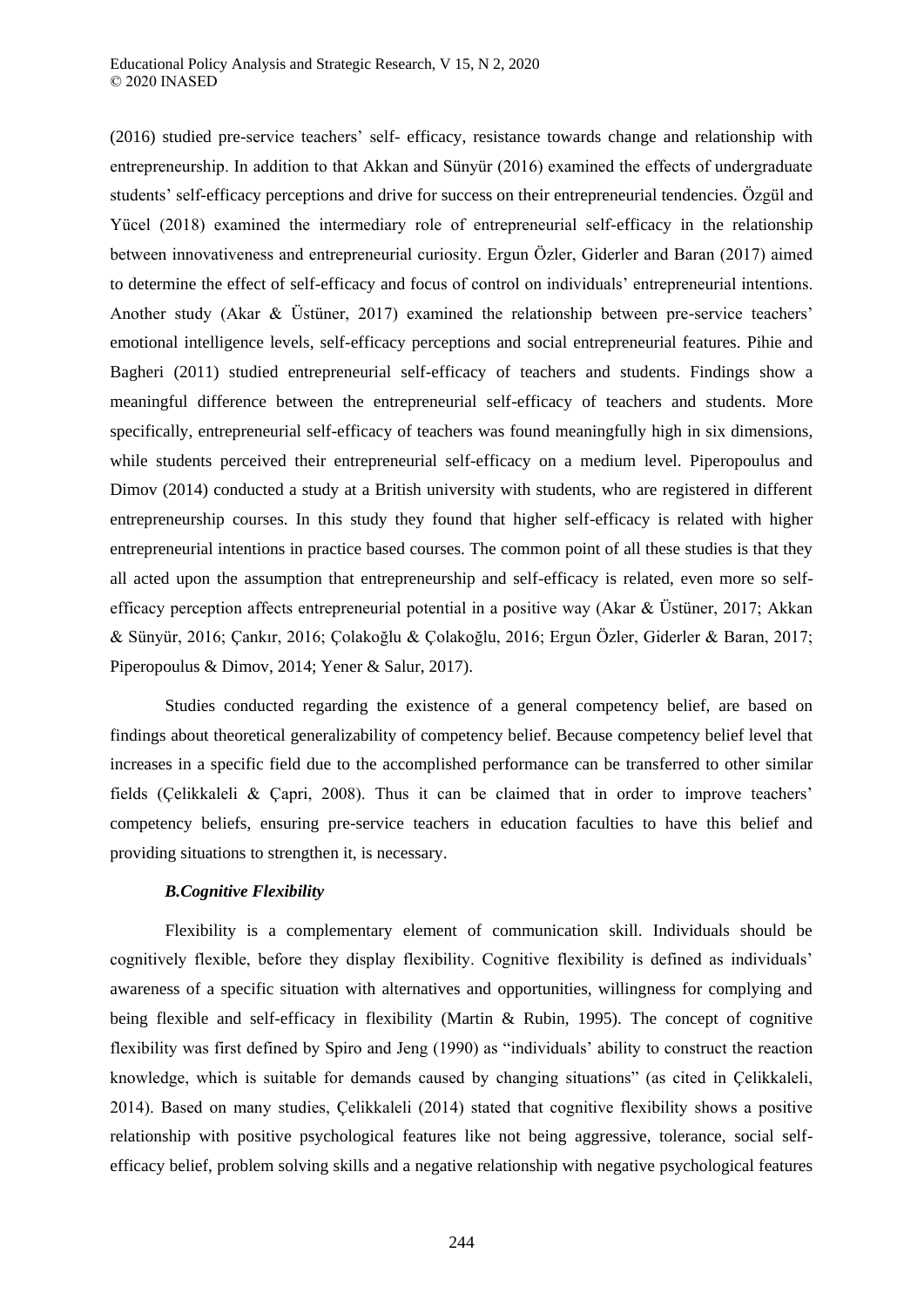like depression and verbal aggression. It was also stated that cognitive flexibility is related to many cognitive skills such as language and arithmetical skills. According to profitability expert Jain (2016) flexibility is a necessary entrepreneurial feature and when things take an unexpected turn flexibility is highly necessary. Cognitive flexibility refers to a way to think about various possibilities and thoughts in an open-minded and curious way. With more cognitive flexibility, problem solving becomes easier. Anson (2017) also claimed that being cognitively more flexible causes being more open to experiences and thus trying new things, hearing new ideas and diversifying the knowledge network has a vital importance for entrepreneurship. Also according to World Economic Forum (2016) cognitive flexibility skill is predicted to be one of the ten most important skills for being successful during 2020s, when Fourth Industrial Revolution will happen. Thus cognitive flexibility with all its' features can be defined as a necessary element for entrepreneurship.

Going through the related literature, it was found out that the number of studies, which directly examines cognitive flexibility and entrepreneurship is very low. Initially a current project called "the role of cognitive flexibility in entrepreneurial opportunity furnishing" attracts the attention. In this project, researchers recommend to entrepreneurs to act with a high level of cognitive flexibility, which allows them to switch between different knowledge pieces, which contradicts and connects with each other at the same time and triggers the entrepreneurial opportunity furnishing process (Marxt, Kraus & Zagorac-Uremovic, 2018). Another study about cognitive flexibility and entrepreneurship found out that "cognitive flexibility" hypothesis has a positive effect on intentional learning effort of "entrepreneurial strategical stand" (Clercq, Sapienza & Zhou, 2014). Some related studies claim that cognitive factors or cognitive maps affect entrepreneurship and cognitive flexibility is related to entrepreneurship. For example, Baron (2007), who examined behavioral and cognitive factors in entrepreneurship, stated that successful entrepreneurs might have outstanding self organizatory and metacognitive mechanisms or are able to develop them; and this becomes possible by them to watch their own performances and being aware of the mechanisms that help them to reform and develop their performances and also increasing their awareness about their own cognitive strengths and limitations. Baron (2004) also emphasized that cognitive flexibility might affect their abilities to change their cognitive styles and the relationship between entrepreneurship and cognitive flexibility. In their study about cognitive maps during early entrepreneurship stages Santos, Curral and Caetano (2010) found out that entrepreneurship experience develops the structure, clarity and richness of cognitive maps and also improves features based on experiences. In their study organizational flexibility and entrepreneurship about organizational limitations on entrepreneurship Eesley, Roberts, Tian and Yang (2014) addressed cognitive flexibility as a skill that assists entrepreneurial activity. Based on these studies it can be claimed that entrepreneurship can be developed by cognitive mechanisms, affected by cognitive flexibility and thus is related to cognitive flexibility.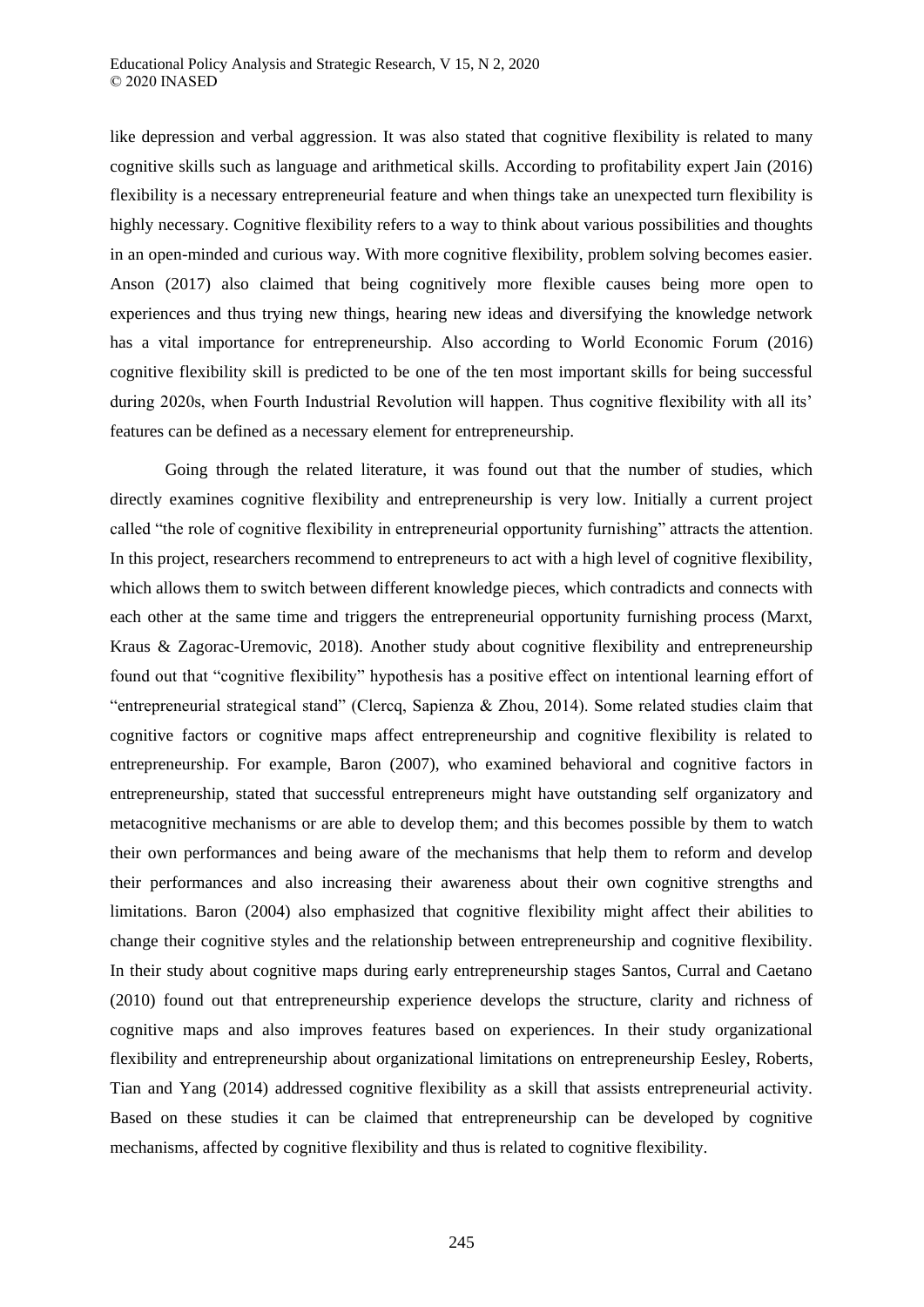Considering the possible benefits of keeping in mind the entrepreneurship of pre-service teachers in education faculties in conjunction with self-efficacy belief and cognitive flexibility features that support it, it is believed to be important to examine this situation in this study for having entrepreneurial teachers at schools. Accordingly the aim of this study is to examine whether or not pre-service teachers' entrepreneurship can be predicted by self-efficacy belief and cognitive flexibility variables. Thus this study seeks the answer for the question of "Do self-efficacy belief and cognitive flexibility variables meaningfully predict the entrepreneurship of pre-service teachers?" Within the scope of this research question, the following hypotheses were tried:

H1. Self-efficacy belief predicts the pre-service teachers' entrepreneurship.

H2. Cognitive flexibility predicts the pre-service teachers' entrepreneurship.

# **Method**

#### **Research Design**

In this research, with the aim of examining whether or not cognitive flexibility and selfefficacy belief predict pre-service teachers' entrepreneurship, relational survey model, which is a descriptive survey model, was used. With relational survey model, it is aimed to determine the differences between individuals, objects or cases (Karasar, 2012). Thus in this research multiple regression analysis method was used.

#### **Research Group**

Research group of this study consist of 374 voluntary pre-service teachers, 265 female (71%) and 109 (29%) male. Participants were undergraduate students in various education departments from a university's faculty of education during 2017-2018 school years. 253 (67.6%) of pre-service teachers, who participated in the study were third year and 121 (32.4%) of them were fourth year students. Addressing the education level of the mothers of the pre-service teachers; 60 (16%) of them are illiterate, 235 (62.8%) of them are primary school graduates, 44 (11.8%) of them are secondary school graduates, 20 (5.3%) of them are high school graduates and 15 (4%) of them are university graduates. Addressing the education level of the fathers of the pre-service teachers; 12 (3.2%) of them are illiterate, 155 (41.4%) of them are primary school graduates, 103 (27.5%) of them are secondary school graduates, 56 (15%) of them are high school graduates and 48 (12.9%) of them are university graduates.

## **Data Collection Tools**

## *University Students Entrepreneurship Scale (USES)*

USES was developed by Yılmaz and Sünbül (2009), in order to present entrepreneurial characteristics of university students. Containing 36 points, the scale is a 5 point Likert type scale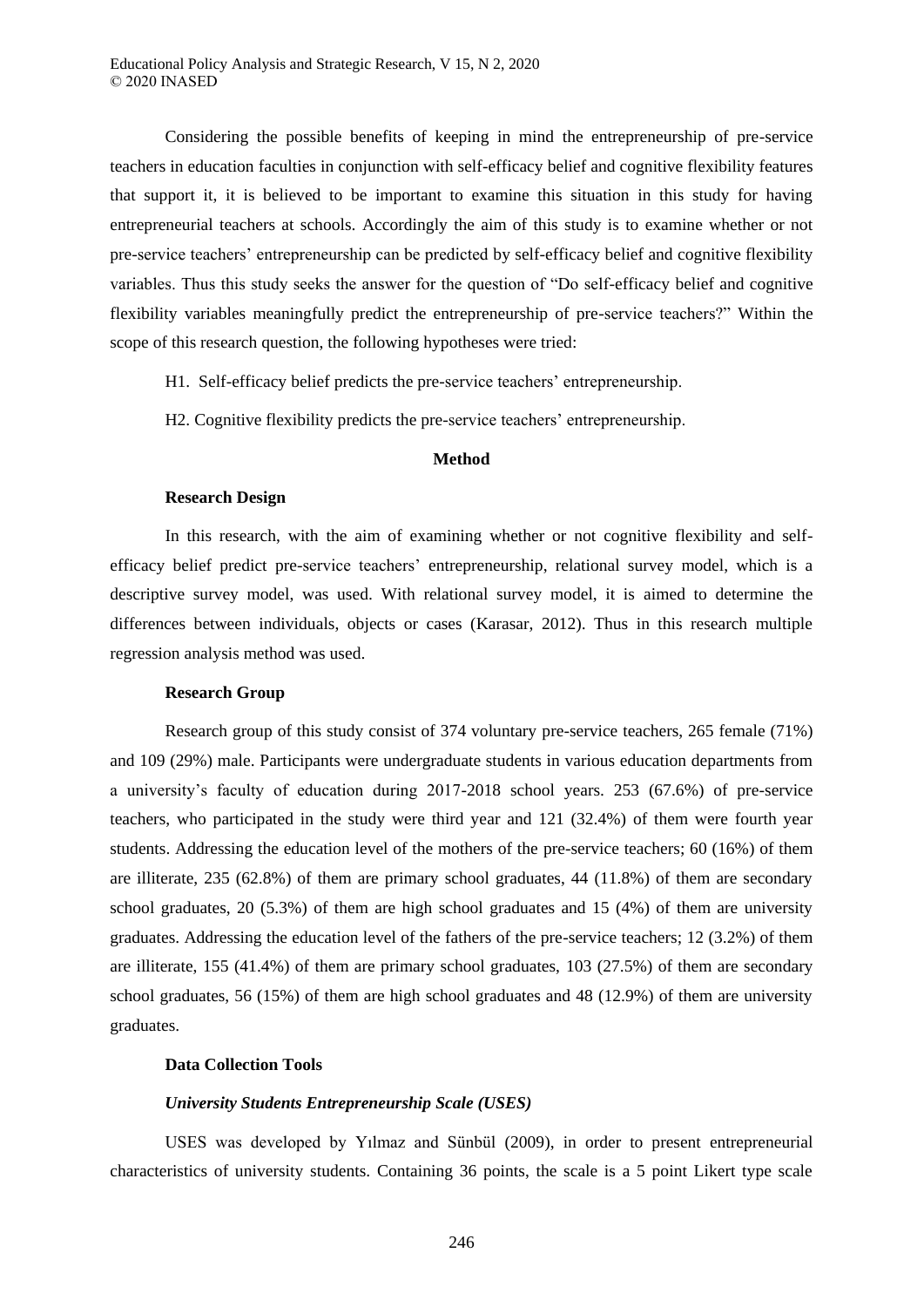ranging from "Very often" (5) to "Never" (1). After factor analyses (validity analyses), it was found out that the scale is one dimensional and as the result of confidence analysis Cronbach Alfa coefficient was found .90. For this study the general internal confidence coefficient was found .96. Statements such as "I can create options during hard times" "My own decisions are important for my work" "I do not refrain from taking risks" can be shown as examples of scale points. High scores from the scale show students entrepreneurship characteristics.

### *Cognitive Flexibility Inventory (CFI)*

Cognitive Flexibility Inventory (CFI), which was developed by Dennis and Vander Wal (2010) in order to measure individuals' ability to produce alternative, coherent, suitable, balanced thoughts in the face of hard situations, was adapted to Turkish by Gülüm and Dağ (2012). Consists of 20 points and two sub-scales as "Alternatives" and "Control", this is a 5 point Likert type scale ranging from "Not suitable" (1) to "Completely Suitable" (5). Cronbach alfa coefficient for first and last measurements of alternatives sub-scale is 0.91. Cronbach alfa coefficient for first measurement of control sub-scale is 0.86 and for the last measurement of control sub-scale is 0.84. Being cognitive flexibility score, "alternatives" sub-dimension score and "control" sub-dimension score, three different types of scores can be obtained from this scale. A high score from the Cognitive Flexibility Inventory points to a high cognitive flexibility. For this study the internal confidence coefficient for the scale in general was found .89. Statements such as "I have trouble making decisions in the face of hardships.", "It is important to look at hard situations from different points of views.", "I consider many options before making a decision." can be shown as examples of scale points.

#### *General Self-Efficacy Scale (GSE)*

Validity and reliability studies of GSE, which was developed by Jerusalem and Schwarzer (1992) for measuring individuals' self-efficacy beliefs, were conducted by Çelikkaleli and Çapri (2008). Having 10 points, it is a 4 point Likert type scale, ranging from "Not true" (1) to Completely true" (4). A high score from this scale points to a high self-efficacy belief. Validity and reliability studies for the original scale was conducted in different cultures and Cronbach alfa coefficient was respectively calculated as .84, .81 and .91. Within the scope of reliability study conducted in Turkey, test- retest reliability was measured  $r = .83$ ; internal consistency coefficient was measured .90. Statements such as "Realizing my plans and reaching my goals are not difficult for me.", "I believe I can cope with instantaneous situations.", "I can overcome anything." can be shown as examples of scale points.

#### **Data Analysis**

After obtaining permission from respective departments at the Education Faculty in order to collect data, applications were made directly by the researcher during course hours. After explaining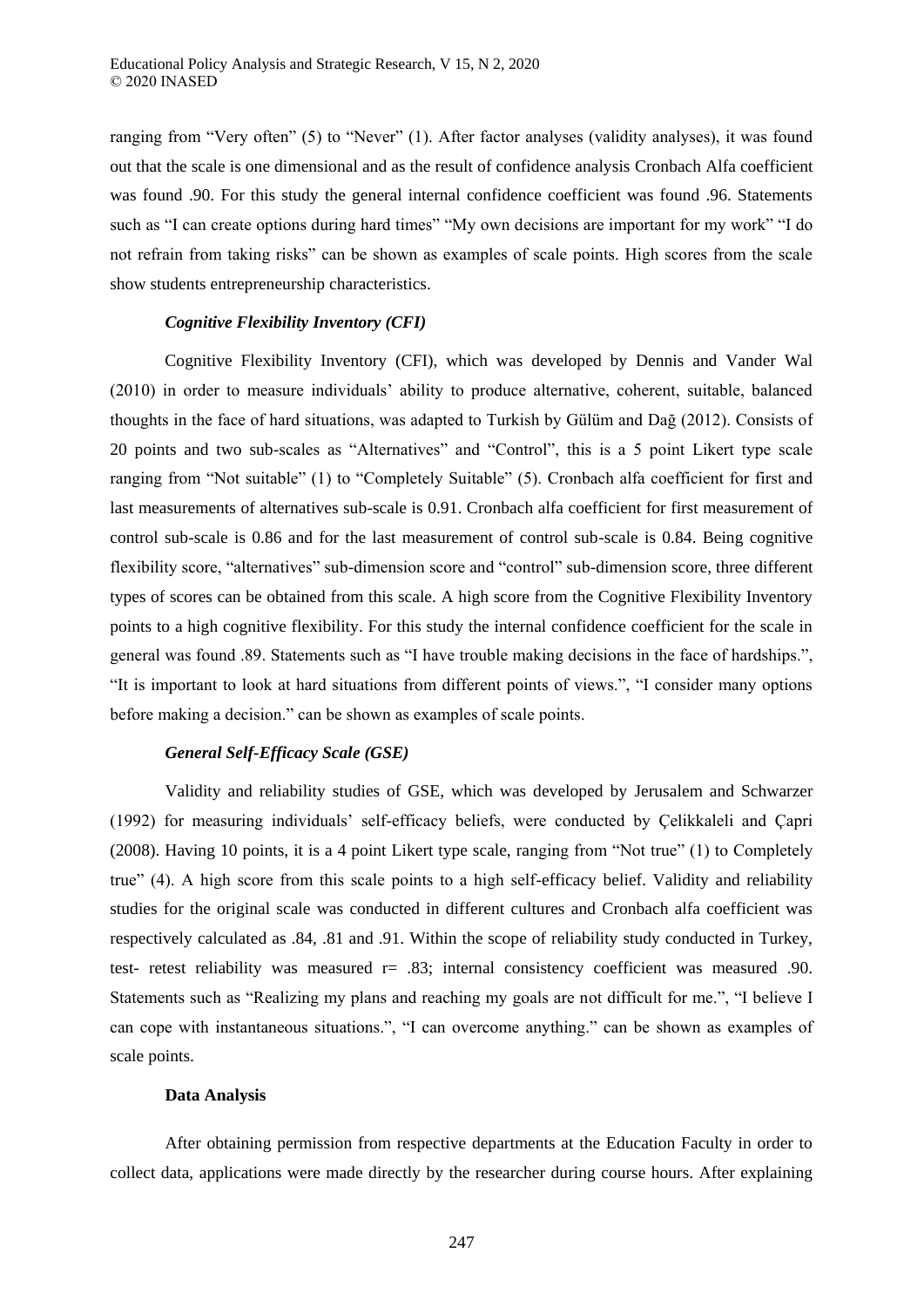the importance of the study, scales were filled by voluntary students within approximately 15 minutes. The collected data were made suitable for analysis in computer environment. Regression analysis is a strong statistics that aims to determine the predicted variable and predictor variables among two or more correlated variables and to explain the correlation between these variables with a mathematical equation (Çokluk, Şekercioğlu & Büyüköztürk, 2012, p.274, 275). Within this framework extreme values, sample size, normality analyses and whether or not regression analyses corresponds to "collinearity" and "multivariate normality" assumptions were examined. This information is reported in the findings section.

#### **Findings**

Mahalonobis, Cook's and Centered Leverage distances were examined to determine the extreme values in the research data. Since the two predicting variables are considered in the study, Mahalonobis distances should be less than 13.82, Cook's distances should be less than 1, and Centered Leverage values should be less than 0.05 (Akbulut, 2010, p.69). In the light of this information, it was determined that 14 values were extreme values in the data set examined and excluded from the analysis. At least n>50+8M formula was used to determine the sample size. M represents predictive variable number (Tabachnick & Fidell, 1996, p.132). Since there are two predictive variables in this study, analysis can be conducted with a data set consisting of at least 66 participants according to the related formula. The data set, which is free of extreme values, consists of 360 participants and this number seems to be sufficient for analysis.

Examining the skewness and kurtosis coefficients, due to the fact that skewness values are between -.522 and -.089, and kurtosis values are between -.159 and -.577, it was accepted that the data distribution is normal. These values are between +-1 as Kline (2011) stated. In order to see if there is autocorrelation between variables Durbin-Watson statistic was examined (DW=1.995<4) and no autocorrelation between variables was found. At the same time by checking the tolerance and variance inflation factors (VIF) (highest =1.097<5), the assumptions of regression analysis were controlled. It was found out that there is no multicollinearity between variables (Gravetter & Wallnau, 2007).Whether or not there is a meaningful relationship between entrepreneurship, which is the dependent variable of the study and cognitive flexibility and self-efficacy belief, which are the independent variables of the study, was calculated by Pearson correlation coefficient and in order to determine the predictors of entrepreneurship multiple regression analysis was carried out. Findings regarding the correlation between pre-service teachers' entrepreneurship and cognitive flexibility and self-efficacy belief variables are presented in Table 1.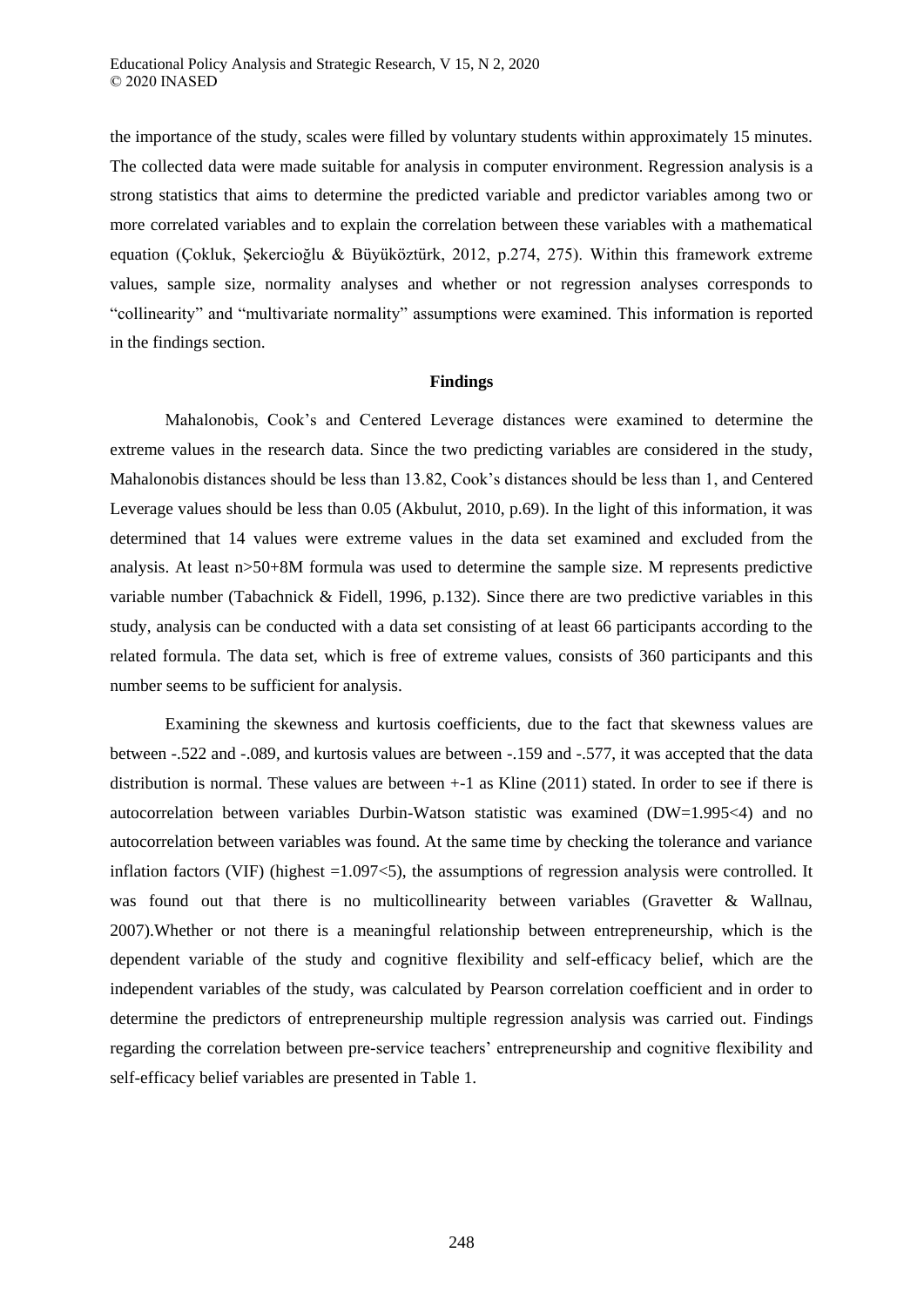| Variable              |      |      |  |
|-----------------------|------|------|--|
| Entrepreneurship      |      |      |  |
| Self-Efficacy Belief  | .679 |      |  |
| Cognitive Flexibility | .595 | .297 |  |

Table 1. Findings regarding the correlation between pre-service teachers' entrepreneurship and cognitive flexibility and self-efficacy belief variables

*p*<.05

Examining the basic correlation coefficients in Table 1, it can be seen that there is a meaningful relationship on the  $p<0.05$  level between Entrepreneurship and Self-Efficacy Belief ( $r=$ .679), Entrepreneurship and Cognitive Flexibility (r= .595) and Self-Efficacy Belief and Cognitive Flexibility (r= .297). Correlation coefficient values being between 0.50-0.69 shows a medium level relationship (Nakip, 2003). Based on this it can be claimed that relationship between variables has an acceptable relationship level. In the light of all this information, it was seen that the prerequisites of the regression analysis to be carried out in order to test whether the relationships which are reasonable in the theoretical context are statistically significant or not, and the research hypotheses were tested with the regression model. As the regression analysis method, the standard multiple regression (Enter) method was used because the number of predicting variables was limited to two and a coherent analysis of all variables revealed a more consistent model. ANOVA findings regarding whether the model is significant are presented in Table 2.

**Table 2.** ANOVA results of multiple regression analysis for predicting pre-service teachers' entrepreneurship

| Model            | Sum of Squares | Df  | Mean of Squares | F       | D    |
|------------------|----------------|-----|-----------------|---------|------|
| Regression       | 81381.252      |     | 40690.626       | 179.805 | .000 |
| <b>Residuals</b> | 80790.748      | 357 | 226.305         |         |      |
| Total            | 162172.0       | 359 |                 |         |      |

\*As shown in Table 2, the model subject to analysis is statistically significant (F=179.805; p<0.05).

This is an indication that the regression explanatory and coefficients of the model are interpretable. Multiple regression analysis results regarding the prediction of pre-service teachers' entrepreneurship are presented in Table 3.

**Table 3.** Multiple regression analysis results regarding the prediction of pre-service teachers' entrepreneurship

| Variable                     | B           | Standard<br>Error | Beta | T      | D    |      | Partial r |
|------------------------------|-------------|-------------------|------|--------|------|------|-----------|
| Constant                     | 28.157      | 8.430             | -    | 3.340  | .001 |      |           |
| Cognitive                    | .656        | .121              | .212 | 5.420  | .000 | .276 | .202      |
| Flexibility<br>Self-efficacy | 2.193       | .139              | .616 | 15.738 | .000 | .640 | .588      |
| belief                       |             |                   |      |        |      |      |           |
| $R = .708$                   | $R^2$ = 502 |                   |      |        |      |      |           |
| $F_{(2,357)} = 179.805$      | $p=.000$    |                   |      |        |      |      |           |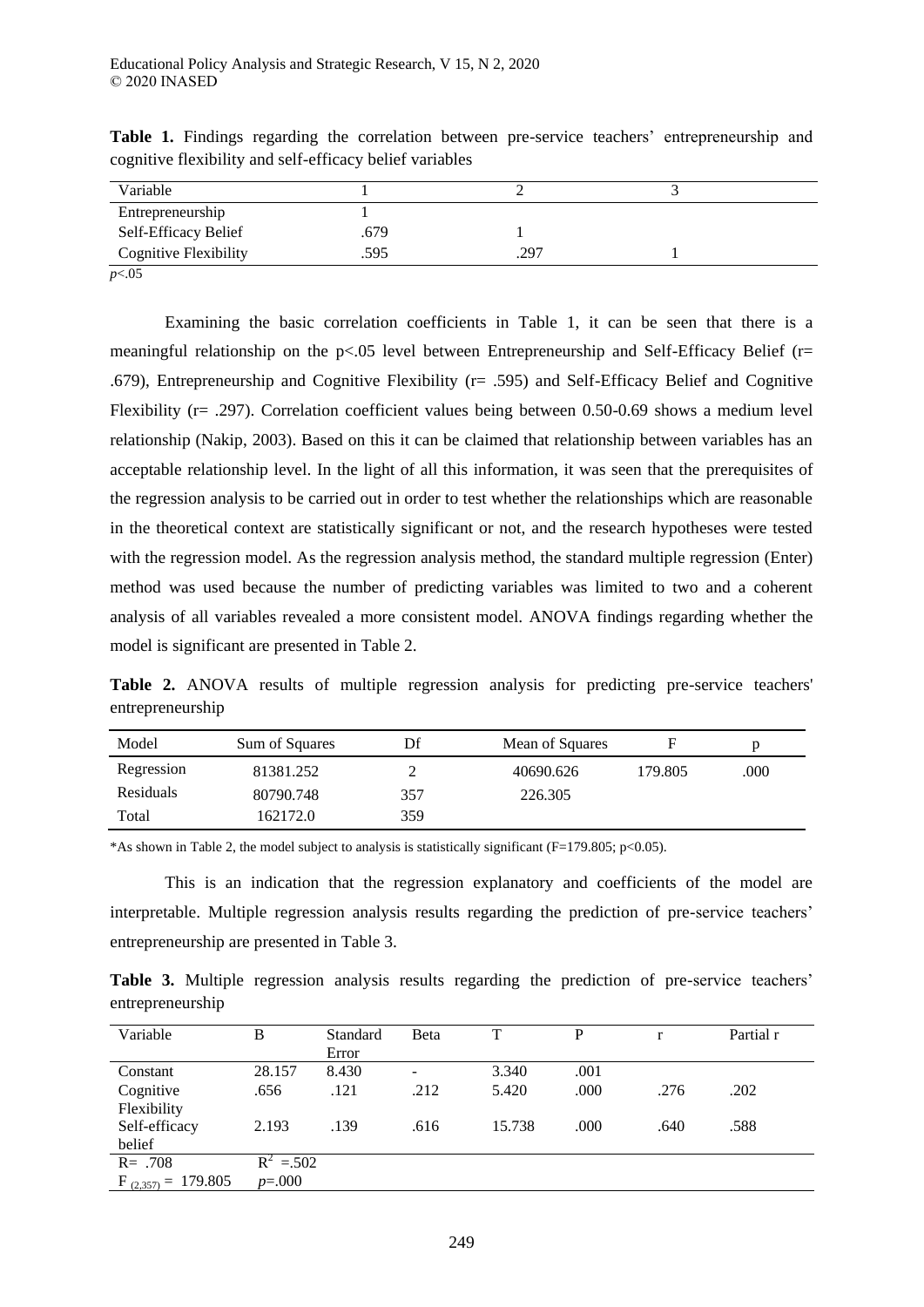When the multiple regression analysis results in Table 3 are examined, entrepreneurship, cognitive flexibility and self-efficacy belief variables are in a meaningful relationship  $(R=.708, R2)$  $=$  502, p=.00). At the same time cognitive flexibility and self-efficacy belief variables combined, explain the 50% of the total variance in pre-service teachers' entrepreneurship. According to the standardized regression coefficient (Beta), the relative order of importance of predictive variables on entrepreneurship is self-efficacy belief and cognitive flexibility. Examining the t test results regarding the meaningfulness of regression coefficients, both cognitive flexibility and self-efficacy variables are meaningful predictive of entrepreneurship. At this point, the formula produced by using the coefficients shown in Table 3 can be examined in order to see the explanatories of the predictor variables on the predicted variable more clearly. The related formula is "entrepreneurship scorei =  $28.157 + 0.656*$ cognitive flexibilityi + 2.193\*competence beliefi". This formula means that, 0.656 times the cognitive flexibility score, 2.193 times the competence belief score, and adding 28.157 values of the model constant value constitute at least half of the entrepreneurship score". In the light of all these findings, it can be clearly stated that the research hypotheses are validated and it constitutes a model explaining the pre-service teachers' entrepreneurship by 0.50 percent.

**Table 4.** Hypotheses

| <b>Hypothesis</b>                                                                              | This study |
|------------------------------------------------------------------------------------------------|------------|
| <b>H1.</b> Self-efficacy belief is a predictor of the pre-service teachers' entrepreneurship.  | Supported  |
| <b>H2.</b> Cognitive flexibility is a predictor of the pre-service teachers' entrepreneurship. | Supported  |

#### **Discussion and Conclusion**

The findings of this study, whereby the prediction of entrepreneurship of pre-service teachers based on self-efficacy belief and cognitive flexibility variables, show that self-efficacy belief and cognitive flexibility variables predict the entrepreneurship of pre-service teachers in a meaningful way. Going through the related literature, very few studies, which addressed entrepreneurship alongside cognitive flexibility "or" self-efficacy belief were found. Within this context this study has the feature of being the first study, which addresses entrepreneurship alongside cognitive flexibility "and" self-efficacy belief.

First, it was seen that self-efficacy belief variable predicts entrepreneurship in a meaningful way. It can be claimed that this result is directly and indirectly in line with the results of studies in the related literature (Akar & Üstüner, 2017; Akkan & Sünyür, 2016; Basım, Korkmazyürek & Tokat, 2008; Çankır, 2016; Çolakoğlu & Çolakoğlu, 2016; Ergun Özler, Giderler & Baran, 2017; Piperopoulus & Dimov, 2014; Yener & Salur, 2017). For example in Çolakoğlu and Çolakoğlus' (2016) studies, it was found out that university students, who receive entrepreneurship education, have a higher entrepreneurial potential and also self-efficacy perception effects entrepreneurial potential in a positive way. In studies of Yener and Salurs' (2017) entrepreneurial self-efficacy is pointed out as a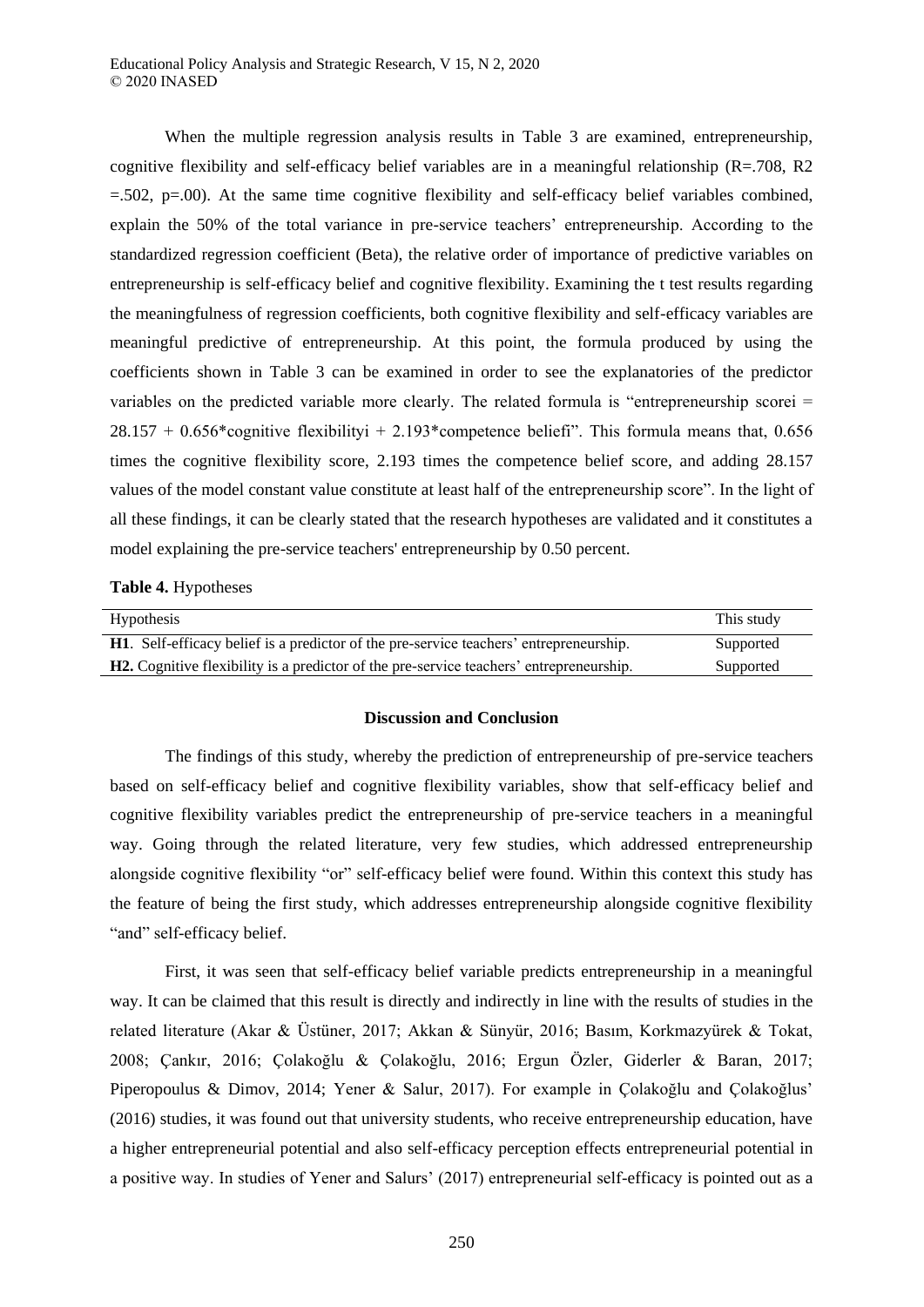predictor of entrepreneurship. Çankır (2016), who examined pre-service teachers' self-efficacies, resistance to change and the relationship of these variables with entrepreneurship, found out that there is a meaningful and positive relationship between entrepreneurship and self-efficacy. In their study, whereby the relationship between innovativeness and interest in entrepreneurship was examined, Özgül and Yücel (2018) found out that entrepreneurial self-efficacy plays an intermediatory role. While examining the effects of self-efficacy and focus of control on individuals' entrepreneurial intentions Ergun Özler, Giderler and Baran (2017) found out that self-efficacy and focus of control have a positive effect on entrepreneurial intentions. Çetin (2011) in his studies, which were focused on the role of self-efficacy and focus of control in entrepreneurship, found out that inner control oriented individuals with high self-efficacy perception might succeed more during entrepreneurial processes. Another study examining the relationship between pre-service teachers' emotional intelligence level, self-efficacy perception and social entrepreneurship characteristics, found out that social intelligence and self-efficacy perception are two important variables in raising entrepreneur teachers, who can create social value (Akar & Üstüner, 2017). It can be seen that in many studies entrepreneurship and self-efficacy was found related to each other and self-efficacy perception affects individuals' entrepreneurial potential in a positive way. In addition to that Akkan and Sünyür (2016) found out in their studies, whereby the effects of university students' self-efficacy perceptions and motive to succeed on their social entrepreneurship tendencies were examined, that university students' selfefficacy perceptions, social entrepreneurship tendencies affect the financial proceeds dimension. While examining the effect of self-efficacy perception on innovativeness and risk taking Basım, Korkmazyürek and Tokat (2008) found out that there is a meaningful relationship between selfefficacy perception and both innovativeness and risk-taking behavior. Thinking that innovativeness and risk-taking behavior as elements of entrepreneurship, it can clearly be seen that the findings of this study are in line with the findings of Basım, Korkmazyürek and Tokat's (2008) studies. Lastly Piperopoulus and Dimov (2015) claimed in their study that higher self-efficacy is related to higher entrepreneurial intentions in practice-oriented courses. Thus, as claimed in many studies, individuals with high self-efficacy (competency belief) have also high entrepreneurial characteristics, intentions or tendencies.

Cognitive flexibility variable, which was another variable addressed in this study, also predicts entrepreneurship in a meaningful way. It can also be said that this result is in line with direct and indirect results of the studies in the related literature. As Baron (2004) stated, cognitive flexibility of entrepreneurs improves individuals' cognitive styles. Baron (2007) also stated that successful entrepreneurs might have metacognitive mechanism. According to Santos, Curral and Caetano (2010) individuals' entrepreneurial experiences develop the structure, richness and openness of the structure of cognitive maps and improve experience-based characteristics. People, who are not cognitively flexible, tend to think long and hard, when they feel sad, because they have trouble finding alternative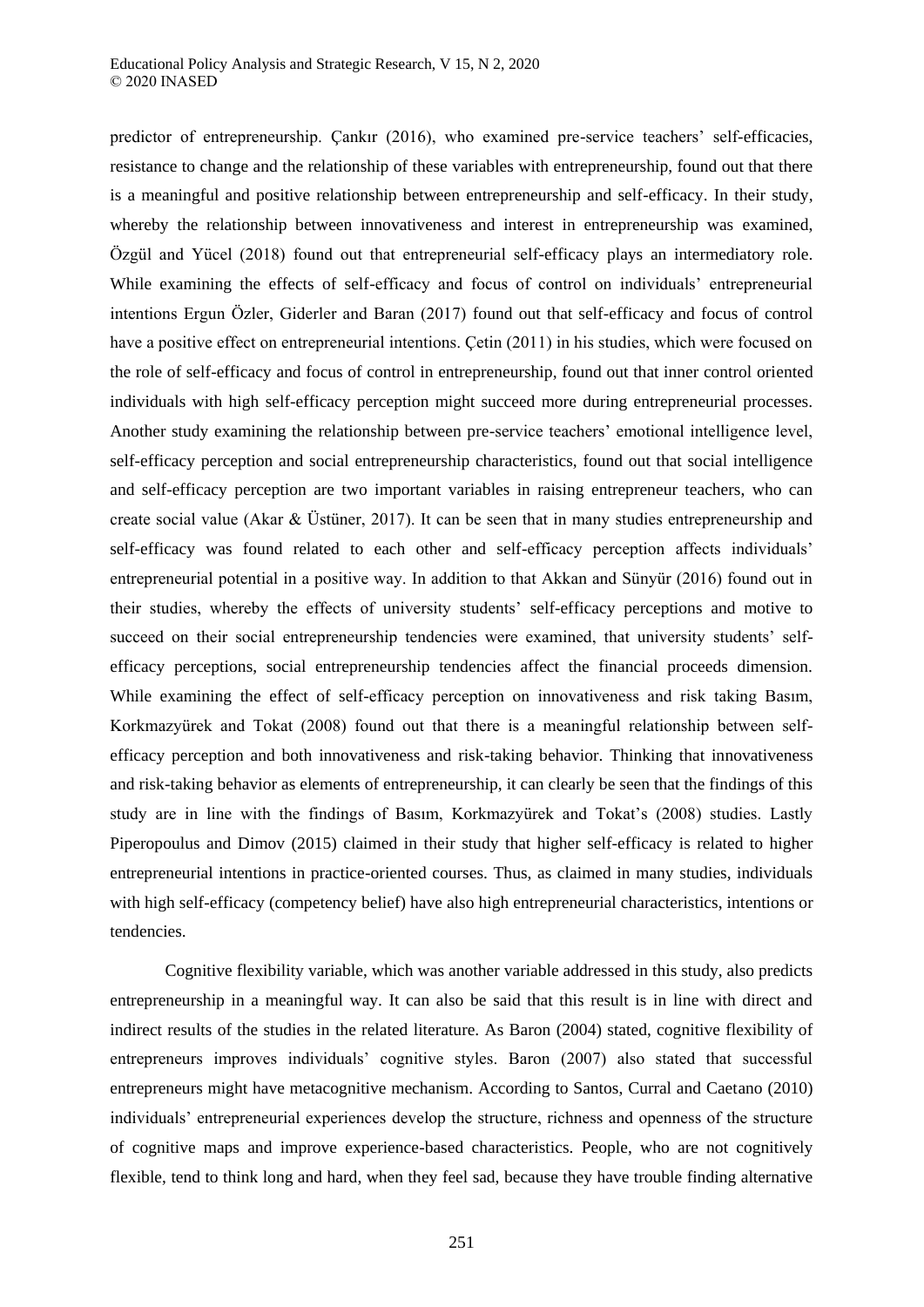ways. Within this context cognitive flexibility contributes to design a business (Davis & Nolen-Hoeksema, 2000). In their projects Marxt, Kraus and Zagorac-Uremovic (2018) suggest the entrepreneurs to take action with a high level of cognitive flexibility. Clercq, Sapienza and Zhou (2014) found out that cognitive flexibility positively affects the impact of "entrepreneurial strategic stand" on learning effort. Eesley, Roberts, Tian and Yang (2014) also claimed in their study that cognitive flexibility assists entrepreneurial activity and it is a skill related to entrepreneurship. Thus according to these statements, it can be understood that cognitive flexibility has the ability to positively affect the entrepreneurship, which is the "tendency of doing business, creating a new product or a service and taking action in cognitive, affective and/or psychomotor ways with this aim in mind". Based on the results of all these studies, it can be said that entrepreneurship is an interactive feature, which is suitable for improving and being improved and is related to cognitive flexibility.

Lastly it can be said that supporting entrepreneurial intentions of pre-service teachers in education faculties might be realized by situations aimed at increasing their cognitive flexibilities and general self-efficacy belief regarding this subject. Because it is believed that by supporting these aforesaid intentions, pre-service teachers might be helped to participate in important educational activities and projects that require entrepreneurship in their professional lives.

### **Limitations of the Study and Recommendations**

This study that shows pre-service teachers' entrepreneurship is predicted by self-efficacy belief and cognitive flexibility variables has some limitations. One of these limitations is that the participants of this study were only pre-service teachers studying at the university of education faculty. Thus the study might be conducted again with pre-service teachers, who are studying at education faculties of different universities with same socio-cultural level. By doing so different education faculties can be compared in terms of entrepreneurship, self-efficacy belief and cognitive flexibility. Another limitation is that the study group consists of only pre-service teachers. Same subject can also be examined with teachers. In addition to these planning mixed studies by conducting this study with qualitative research methods might be more explanatory regarding entrepreneurship. It is also believed that providing courses or curriculums including features of cognitive flexibility and self-efficacy belief for supporting entrepreneurship courses at the Education Faculties might be beneficial. It can also be suggested for the future studies to examine entrepreneurship in combination with the personal characteristics like creativity, self-confidence, risk taking, autonomy, which are characteristics attributed to entrepreneurs in the related literature.

### **References**

Abbitt, J. T. (2011). An investigation of the relationship between self-efficacy beliefs about technology integration and technological pedagogical content knowledge (TPACK) among preservice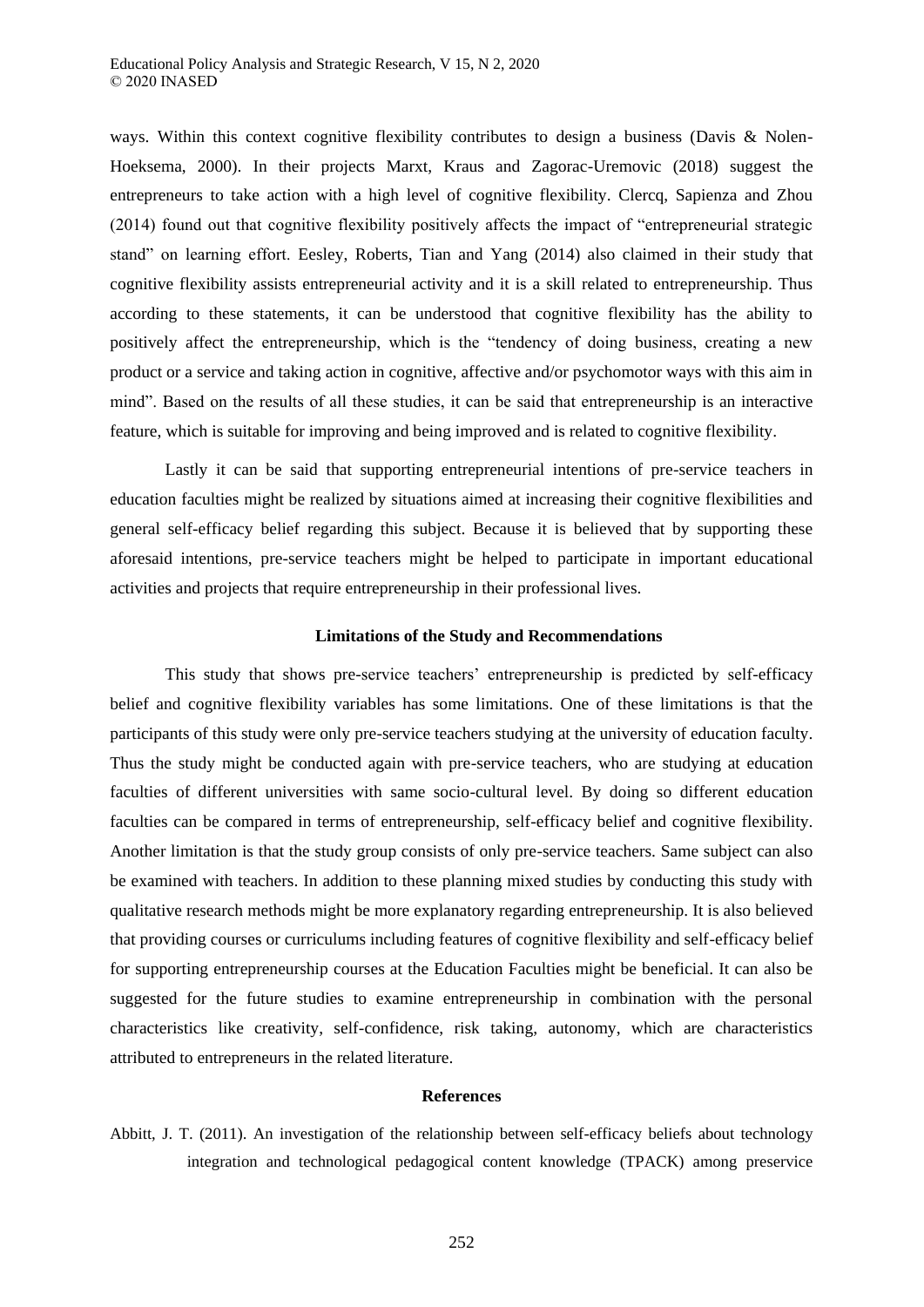teachers. *Journal of Digital Learning in Teacher Education*, *27*(4), 134-143, doi: 10.1080/21532974.2011.10784670

- Akar, H., & Üstüner, M. (2017). Öğretmen adaylarının duygusal zekâ ve sosyal girişimcilik özellikleri arasındaki ilişkide öz yeterlik algılarının aracılık rolü*. Journal of Education and Future*, *12*, 95- 115.
- Akbulut, Y. (2010). *Sosyal bilimlerde SPSS uygulamaları: Sık kullanılan istatistiksel analizler ve açıklamalı SPSS ç zümleri* İstanbul: İdeal Kültür Yayıncılık.
- Akkan, E., & Sünyür, S. (2016). Lisans öğrencilerinin özyeterlik algıları ve başarma güdülerinin sosyal girişimcilik eğilimlerine etkilerinin incelenmesi. *AKÜ İİBF Dergisi*, Aralık, *XVIII*(2), 35-63, doi: 10.5578/jeas.28038
- Akkoyunlu, B., & Kurbanoğlu, S. (2003). Öğretmen adaylarının bilgi okuryazarlığı ve bilgisayar özyeterlik algıları üzerine bir çalışma. *Hacettepe Üniversitesi Eğitim Fakültesi Dergisi*, *24*(24),1- 10.
- Anson, P. (2017). What makes an entrepreneur? Retrieved in 13.06.2018 from http://blog.positiveonline.org.uk/post/149741177700/what-makes-an-entrepreneur
- Aytaç, Ö., & İlhan, S. (2007). Girişimcilik ve Girişimci Kültür: Sosyolojik Bir Perspektif. *Selçuk Üniversitesi Sosyal Bilimler Dergisi,* 18, 101-120.
- Bandura, A., Barbaranelli, C., Caprara, G. V., & Pastorelli, C., (2001). Self-efficacy beliefs as shapers of chidren's aspirations and career trajectories. *Child Development,* January/February, *72*(1), 187- 206, doi: 10.1111/1467-8624.00273
- Baron, R. A. (1998). Cognitive mechanisms in entrepreneurship: Why and when enterpreneurs think differently than other people. *Journal of Business Venturing*, *13*(4), July, 275-294, doi: 10.1016/S0883-9026(97)00031-1
- Baron, R. A. (2004). The cognitive perspective: A valuable tool for answering entrepreneurship's basic ''why'' questions. *Journal of Business Venturing*, *19*, 221-239, doi: 10.1016/S0883- 9026(03)00008-9
- Baron, R. A. (2007). Behavioral and cognitive factors in entrepreneurship: Enterpreneurs as the active element in new venture creation. *Strategic Entrepreneurship Journal*, *1*, 167-182, doi: 10.1002/sej.12
- Basım, H. N., Korkmazyürek, H., & Tokat, A. O. (2008). Çalışanların öz yeterlilik algılamasının yenilikçilik ve risk alma üzerine etkisi: Kamu sektöründe bir araştırma. *Selçuk Üniversitesi Sosyal Bilimler Enstitüsü Dergisi*, *19*, 121-130.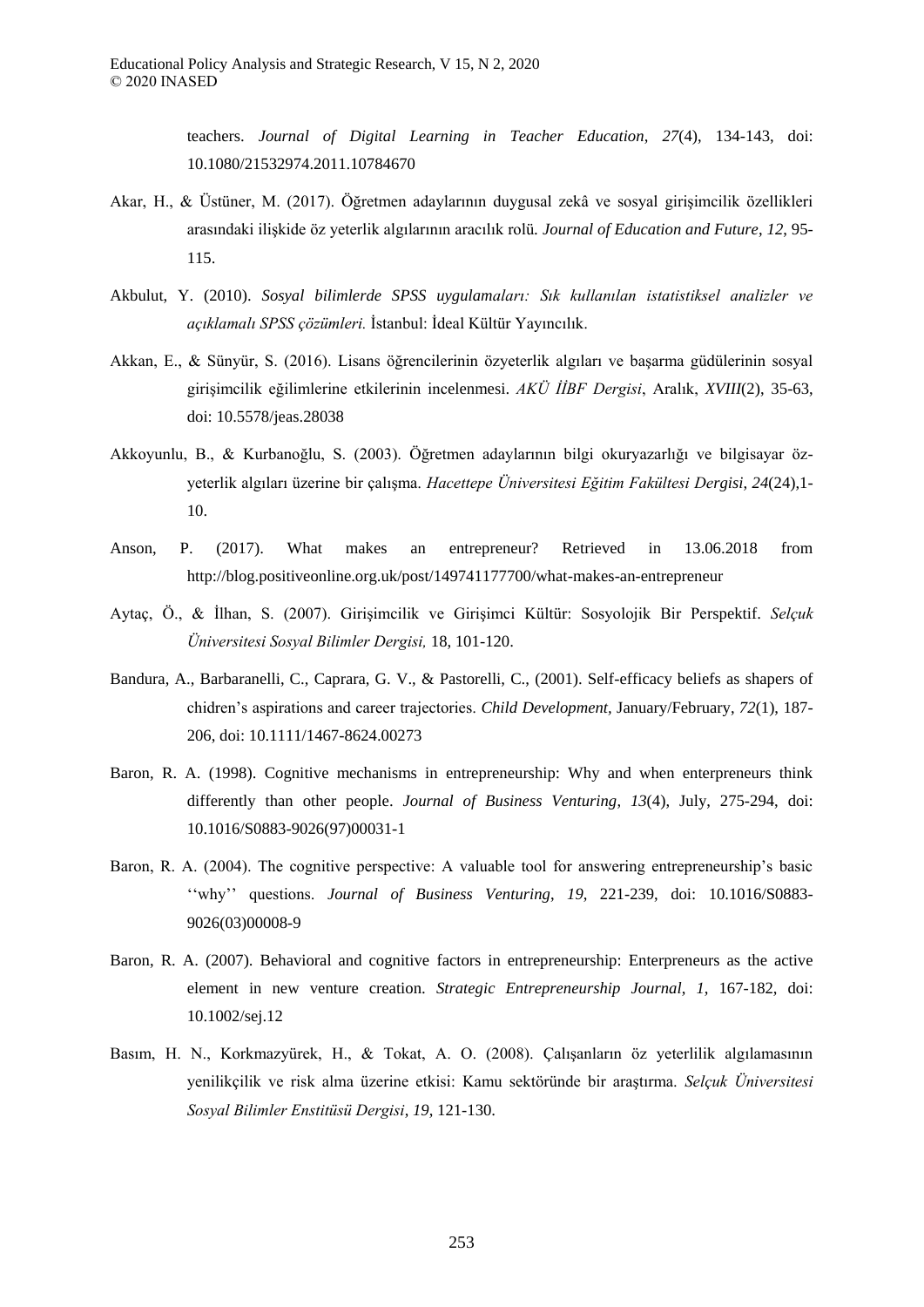- Carland, J. W., Hoy, F., Boulton, W. R., & Carland, J. A. C. (1984). Differentiating entrepreneurs from small business owners: a conceptualization. *The Academy of Management Review*, *9*(2), April, 354-359.
- Clercq, D. D., Sapienza, H. J., & Zhou, L. (2014). Entrepreneurial strategic posture and learning effort in international ventures: The moderating roles of operational flexibilities. *International Business Review*, October, *23*(5), 981-992, doi: 10.1016/j.ibusrev.2014.03.001
- Çankır, B. (2016). Öğrencilerin öz-yeterlilikleri, değişime karşı dirençleri ve girişimcilik ile olan ilişkisi. *International Journal of Social Sciences and Education Research*, *2*(4), 1436-1447.
- Çelik, O. (2014). Sosyal *bilgiler ve sını ğretmenliği ğretmen adaylarının girişimcilik bilgi ve beceri düzeyleri*. Yayımlanmamış Yüksek Lisans Tezi, Adnan Menderes Üniversitesi Sosyal Bilimler Enstitüsü, Aydın.
- Çelikkaleli, Ö. (2014). The validity and reliability of the cognitive flexibility scale. *Education and Science*, *39*(176), 339-346, doi: 10.15390/EB.2014.3466
- Çelikkaleli, Ö., & Çapri, B. (2008). Genel yetkinlik inancı ölçeğinin Türkçe formunun geçerlik ve güvenirlik çalışması. *Çukurova Üniversitesi Sosyal Bilimler Enstitüsü Dergisi*, *17*(3), 93–104.
- Çermik, F., & Şahin, İ. F. (2015). Sosyal bilgiler öğretmeni adaylarının sosyal girişimcilik özelliklerinin çeşitli değişkenler açısından incelenmesi. *Current Research in Education*, *1*(2), 76-88.
- Çetin, F. (2011). Örgüt içi girişimcilikte öz yeterlilik algısı ve kontrol odağının rolü. *İşletme ve Ekonomi Araştırmaları Dergisi*, *2*(3), 69-85.
- Çetinkaya Bozkurt, Ö. (2014). Planlanmış davranış teorisi çerçevesinde öğrencilerin girişimci olma niyetlerinin incelenmesi. *Ekonomi ve Y netim Araştırmaları Dergisi*, Haziran, *3*(1), 27-47.
- Çokluk, Ö., Şekercioğlu, G., & Büyüköztürk, Ş. (2012). *Sosyal bilimler için çok değişkenli istatistik SPSS ve Lisrel uygulamaları* (2. Baskı). Ankara: Pegem Akademi Yayıncılık.
- Çolakoğlu, H., & Çolakoğlu, T. (2016). Üniversitelerdeki girişimcilik eğitimi ile öz yeterlilik algısı ve girişimcilik potansiyeli ilişkisi üzerine bir saha araştırması. *Sosyal ve Beşeri Bilimler Araştırmaları Dergisi*, (Girişimcilik Özel Sayısı), Bahar, *17*(37), 71-84.
- Davis, R. N., Hoeksema, S. (2000). Cognitive flexibility among ruminators and nonruminators. *Cognitive Therapy and Research. 24*(6), 699-711, doi: 10.1023/A:1005591412406
- Deveci, İ., & Çepni, S. (2014). Fen bilimleri öğretmen eğitiminde girişimcilik. *Journal of Turkish Science Education*. *11*(2), 161-188, doi: 10.12973/tused.10114a
- Eesley, C., Roberts, E. B., Tian, X., & Yang, D. (2014). Institutional Flexibility and Entrepreneurship. Working Paper No. 543 Retrieved from https://globalpoverty.stanford.edu/sites/default/files/publications/543wp.pdf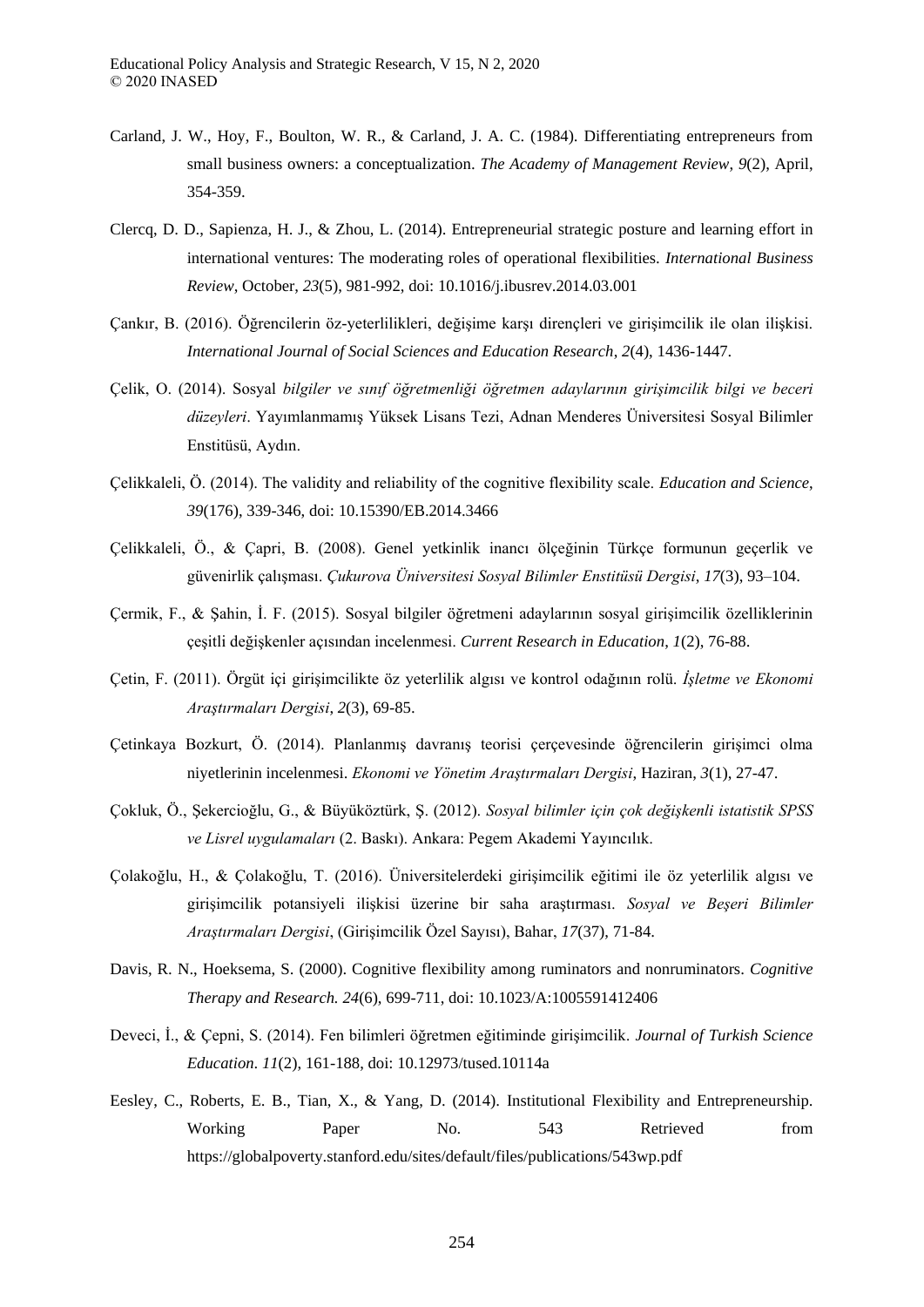- Elkatmış, M. (2014). Sınıf öğretmenlerinin eğitsel amaçlı internet kullanım öz yeterlikleri. *Millî Eğitim Dergisi*, Yaz, *203*, 193-204.
- Elkatmış, M., Demirbaş, M., & Ertuğrul, N. (2013). Eğitim fakültesi öğrencileri ile formasyon eğitimi alan fen edebiyat fakültesi öğrencilerinin öğretmenlik mesleğine yönelik öz yeterlik inançları. *Pegem Eğitim ve Öğretim Dergisi*, 3(3), 41-50.
- Erdem, E., & Demirel, Ö. (2007). Teacher self-efficacy belief. *Social Behavior and Personality an International Journal*. January, *35*(5), 573-586, doi: 10.2224/sbp.2007.35.5.573
- Ergun Özler, N. D., Giderler, C., & Baran, H. (2017). Öz yeterlilik ve kontrol odağının bireylerin girişimcilik niyeti üzerindeki etkisini belirlemeye yönelik bir araştırma. *Uluslararası Yönetim İktisat ve İşletme Dergisi*, ICMEB17 Özel Sayısı, 736-742, doi: 10.17130/ijmeb.2017ICMEB1735886
- Eryaman, M. Y., Kocer, O., Kana, F. & Yagmur Sahin, E. (2013). A Transcendental Phenomenological Study of Teachers' Self-efficacy Experiences. CADMO: Giornale italiano di Pedagogia sperimentale. 11(2) 9-33.
- Faltin, G. (2001). Creating a culture of innovative entrepreneurship. *Journal of International Business and Economy*, *2*(1), 123– 140.
- Geri, S. (2013). Beden eğitimi ve spor yüksekokulu öğrencilerinin girişimcilik özelliklerinin incelenmesi. *Turkish Journal of Education* (TURJE), July, *2*(3), 50-60.
- Gravetter, F. J., & Wallnau, L. B. (2007). Statistics for the behavioral sciences (7. Ed.). Belmont: Thomson Wadsworth.
- Gülüm, İ. V., & Dağ, İ. (2012). Tekrarlayıcı düşünme ölçeği ve bilişsel esneklik envanterinin Türkçeye uyarlanması, geçerliliği ve güvenilirliği. *Anadolu Psikiyatri Dergisi*, *13*(2), 16-223.
- Gürbüz, H. (2011). Girişimcilik eğilimini etkileyen psikolojik faktörlerin yapısal eşitlik modellemesi ile belirlenmesi. *3 Uluslararası Girişimcilik Kongresi*, 17-19 Mayıs, Kırgızistan-Türkiye Manas Üniversitesi, Bişkek.
- Hoy, A. W., & Spero, R. B. (2005). Changes in teacher efficacy during the early years of teaching: A comparison of four measures. *Teaching and Teacher Education*. August, *21*(6), 743., doi: 10.1016/j.tate.2005.01.007
- İGİAD-İktisadi Girişim ve İş Ahlakı Derneği, Girişimcilik Raporu (2008). "İbrahim Öztürk" tarafından hazırlanmıştır. İstanbul: İGİAD Yayınları:8, Raporlar:1
- Jain, R. (2016). Why flexibility is a necessary entrepreneurial trait. Retrieved in 13.06.2018 from https://www.linkedin.com/pulse/why-flexibility-necessary-entrepreneurial-trait-dr-rachna-jain
- Jones, B., & Iredale, N. (2010). Enterprise education as pedagogy. *Education + Training*, *52*(1), 7-19, doi: 10.1108/00400911011017654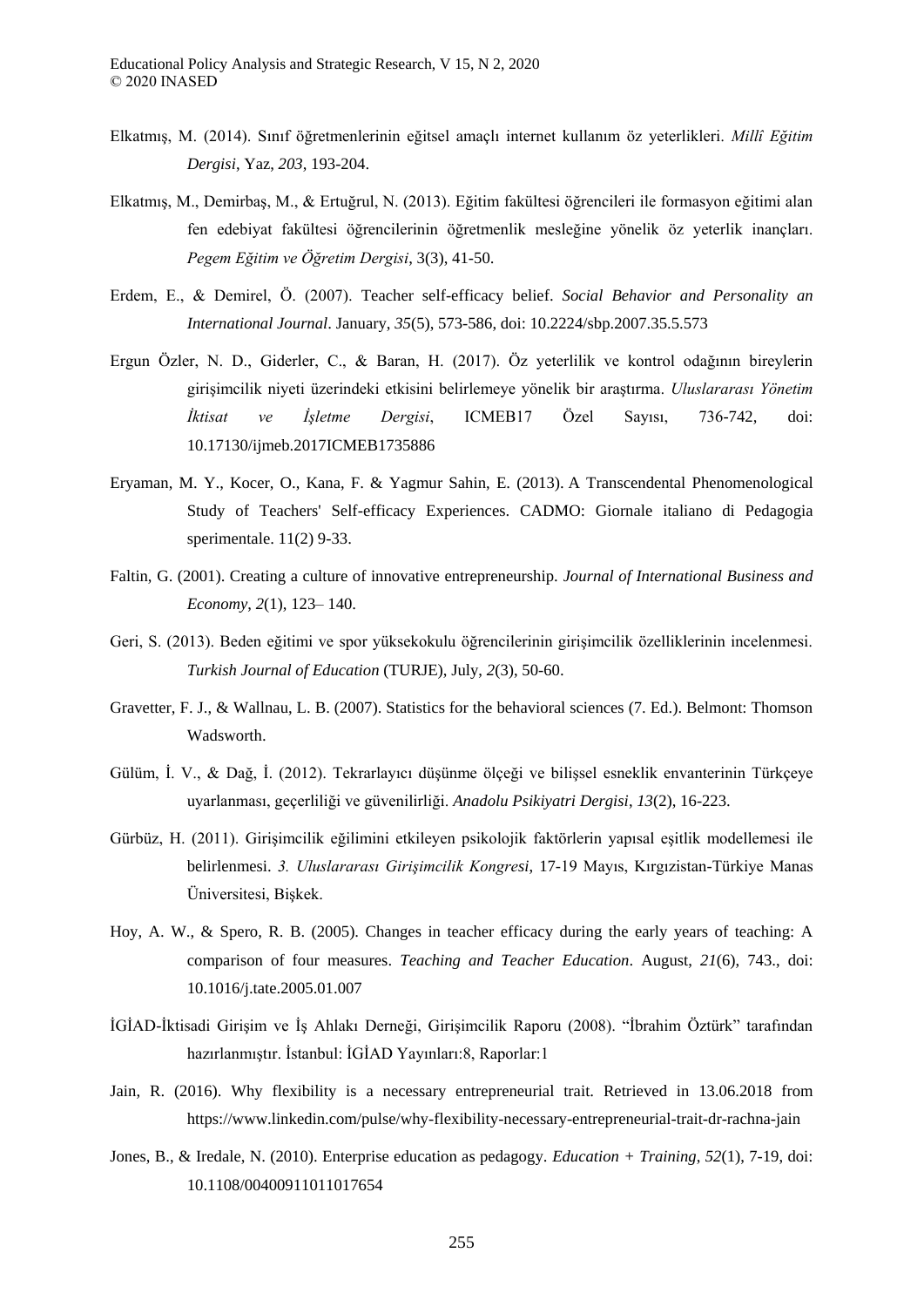Karasar, N. (2012). *Bilimsel arastırma yöntemleri*. Ankara: Nobel Yayıncılık.

- Kim, B. S. K., & Omizo, M. M. (2005). Asian and European American cultural values, collective selfesteem, acculturative stress, cognitive flexibility, and general self-efficacy among Asian American college students. *Journal of Counseling Psychology*, *52*(3), 412–419, doi: 10.1037/0022-0167.52.3.412
- Kline, R. B. (2011). *Principles and practice of structural equation modeling* (Third edition), New York: The Gouilford Press.
- Koh, H. C. (1996). Testing hypotheses of entrepreneurial characteristics: A study of Hong Kong MBA students. *Journal of Managerial Psychology,* 11(3), 12-25, doi: 10.1108/02683949610113566
- KOSGEB (2011). Faaliyet raporu "KOSGEB ile Yükseköğretim Kurulu (YÖK) arasında işbirliği protokolü". Retrieved from Retrieved from the settlement of the settlement of the settlement of the settlement of the settlement of the settlement of the settlement of the settlement of the settlement of the settlement of http://en.kosgeb.gov.tr/Content/Upload/Dosya/Mali%20Tablolar/Faaliyet%20Raporlar%C4%B 1/KOSGEB\_2011\_Y%C4%B1l%C4%B1\_Faaliyet\_Raporu.pdf
- Krueger, N. F., Reilly, M. D., & Carsrud, A. L. (2000). Competing models of entrepreneurial intentions. *Journal of Business Venturing*, *15*(5/6), 411-432, doi: 10.1016/S0883-9026(98)00033-0
- Liñán, F. (2004). Intention-based models of entrepreneurship education*. Piccolla Impresa/Small Business*, *3*, 1-30.
- MÜGİM-Maltepe Üniversitesi Girişimcilik & İş Geliştirme Merkezi (2018). Girişimcilik nedir? Retrieved from http://mugim.maltepe.edu.tr/girisimcilik-nedir
- Marakas, G. M., Yi, M. Y., & Johnson, R. D. (1998). The multilevel and multifaceted character of computer self-efficacy: Toward clarification of the construct and an integrative framework for research. *Information Systems Research*, June, *9*(2), 126-163, doi: 10.1287/isre.9.2.126
- Martin, M. M., & Rubin, R. B. (1995). A new measure of cognitive flexibility*. Psychological Reports*, *76*, 623-626, doi: 10.2466/pr0.1995.76.2.623
- Marxt, C., Kraus, S., & Zagorac-Uremovic, Z. (2018). The role of cognitive flexibility in entrepreneurial opportunity recognition. Retrieved from https://www.uni.li/en/researchtransfer/researchprojects/projects/@@project\_detail/748.67
- MoNE MEB (2013). Öğretmenlik mesleği genel yeterlikleri, Retrieved from http://otmg.meb.gov.tr/belgeler/ogretmenyeterliklerikitabi/%C3%96%C4%9Fretmen\_Yeterlikl eri\_Kitab%C4%B1\_genel\_yeterlikler\_par%C3%A7a\_2.pdf
- MoNE MEB (2018). *Fen bilimleri dersi ğretim programı* (İlkokul ve ortaokul 3, 4, 5, 6, 7 ve 8. sınıflar), Ankara.
- Mercan, N. (2015). Ajzen'in planlanmış davranış teorisi bağlamında whistleblowing (bilgi ifşası). *Sosyal ve Beşeri Bilimleri Dergisi*, *7*(2), 1-14.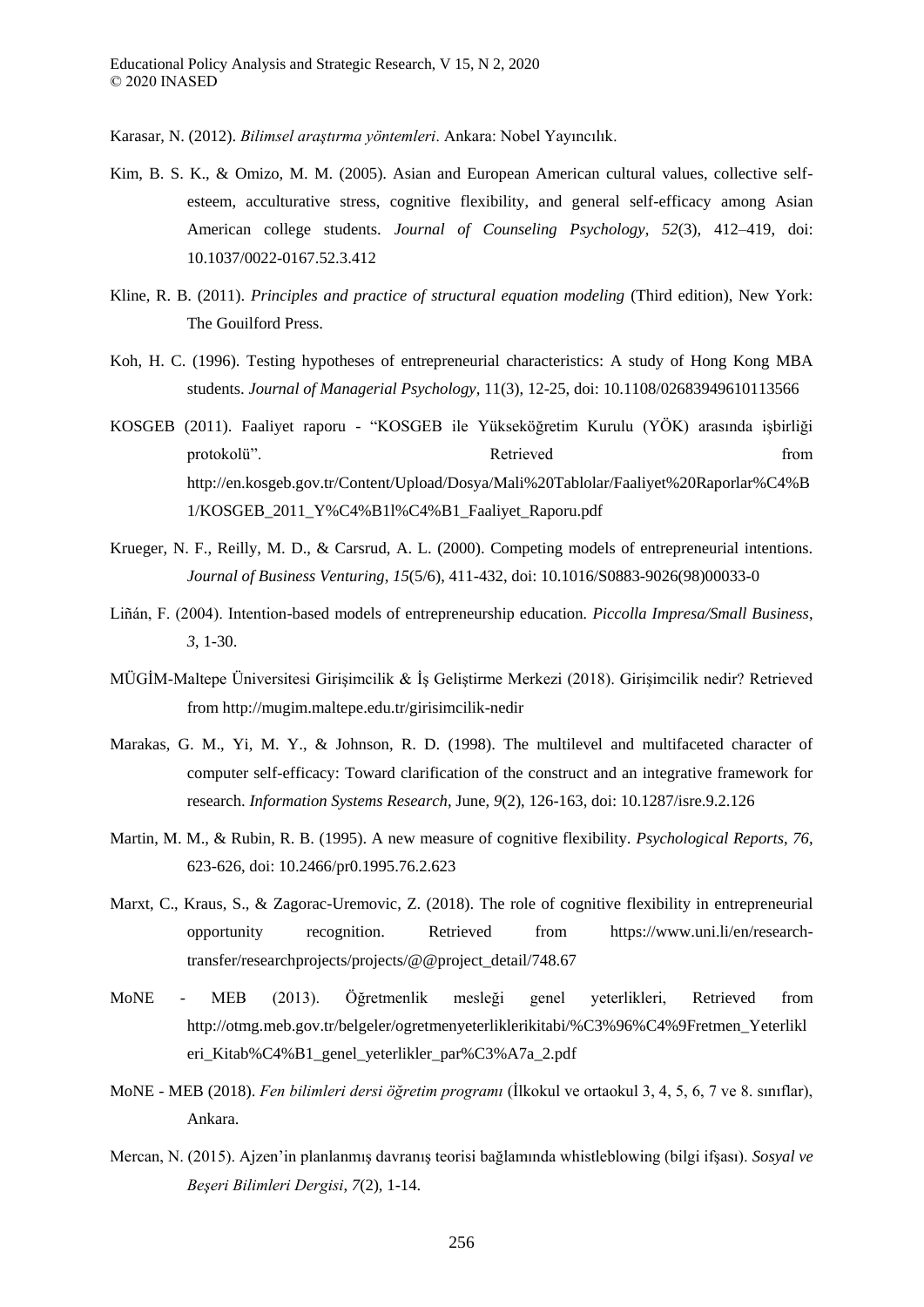- Miller, A. D., Ramirez, E. M., & Murdock, T. B. (2017). The influence of teachers' self-efficacy on perceptions: Perceived teacher competence and respect and student effort and achievement. *Teaching and Teacher Education*, May, *64*, 260-269, doi: 10.1016/j.tate.2017.02.008
- Nakip, M., (2003). *Pazarlama araştırmaları, teknikler ve SPSS destekli uygulamalar*. Ankara: Seçkin Yayınevi.
- Opinkirjo, (2012). Entrepreneurship education–Learner-driven collaboration. Retrieved from https://www.opinkirjo.fi/en/activity/entrepreneurship\_education\_
- Özer, P. S., & Topaloğlu, T. (2007). Girişimci ve yöneticilerin öğrenilmiş gereksinimleri ile kontrol odaklarının kıyaslanmasına yönelik bir araştırma. *Ç Ü Sosyal Bilimler Enstitüsü Dergisi*, 16(2), 2007, s.439-456.
- Özgül, E. & Yücel, E. (2018). Girişimcilik merakı ile yenilikçilik arasındaki ilişkide girişimcilik özyeterliliğinin aracılık rolü. *Yönetim Bilimleri Dergisi, 16*(31), 331-353.
- Pan, V. L., & Akay, C. (2015). Eğitim fakültesi öğrencilerinin girişimcilik düzeylerinin çeşitli değişkenler açısından incelenmesi. *NWSA-Education Sciences*, 1C0637, *10*(2), 125-138, doi: 10.12739/NWSA.2015.10.2.1C0637
- Pihie, Z. A. L., & Bagheri, A. (2011). Teachers' and students' entrepreneurial self-efficacy: Implication for effective teaching practices. *Social and Behavioral Sciences*, *29*, 1071-1080, doi: 10.1016/j.sbspro.2011.11.340
- Piperopoulus, P., & Dimov, D. (2015). Burst bubbles or build steam? Entrepreneurship education, entrepreneurial self‐efficacy, and entrepreneurial intentions. *Journal of Small Bussiness Management*, October, *53*[\(4\)](https://onlinelibrary.wiley.com/toc/1540627x/2015/53/4), 970-985, doi: 10.1111/jsbm.12116
- Santos, S. C., Curral, L., & Caetano, A. (2010). Cognitive maps in early entrepreneurship stages: From motivation to implementation. *The International Journal of Entrepreneurship and Innovation*, *11*(1), 29-44, doi: 10.5367/000000010790772403
- Seikkula-Leino, J., Ruskovaara, E., Ikavalko, M., Mattila, J., & Rytkola, T. (2010). Promoting entrepreneurship education: The role of the teacher? *Education + Training*, *52*(2), 117-127, doi: 10.1108/00400911011027716
- Skaalvik, E. M., & Skaalvik, S. (2010). Teacher self-efficacy and teacher burnout: A study of relations. *Teaching and Teacher Education*, May, *26*(4), 1059-1069, doi: 10.1016/j.tate.2009.11.001
- Smith, A. J., Collins, L. A., & Hannon, P. D. (2006). Embedding new entrepreneurship programmes in UK higher education institutions: Challenges and considerations. *Education + Training*, *48*(8/9), 555-567, doi: 10.1108/00400910610710001